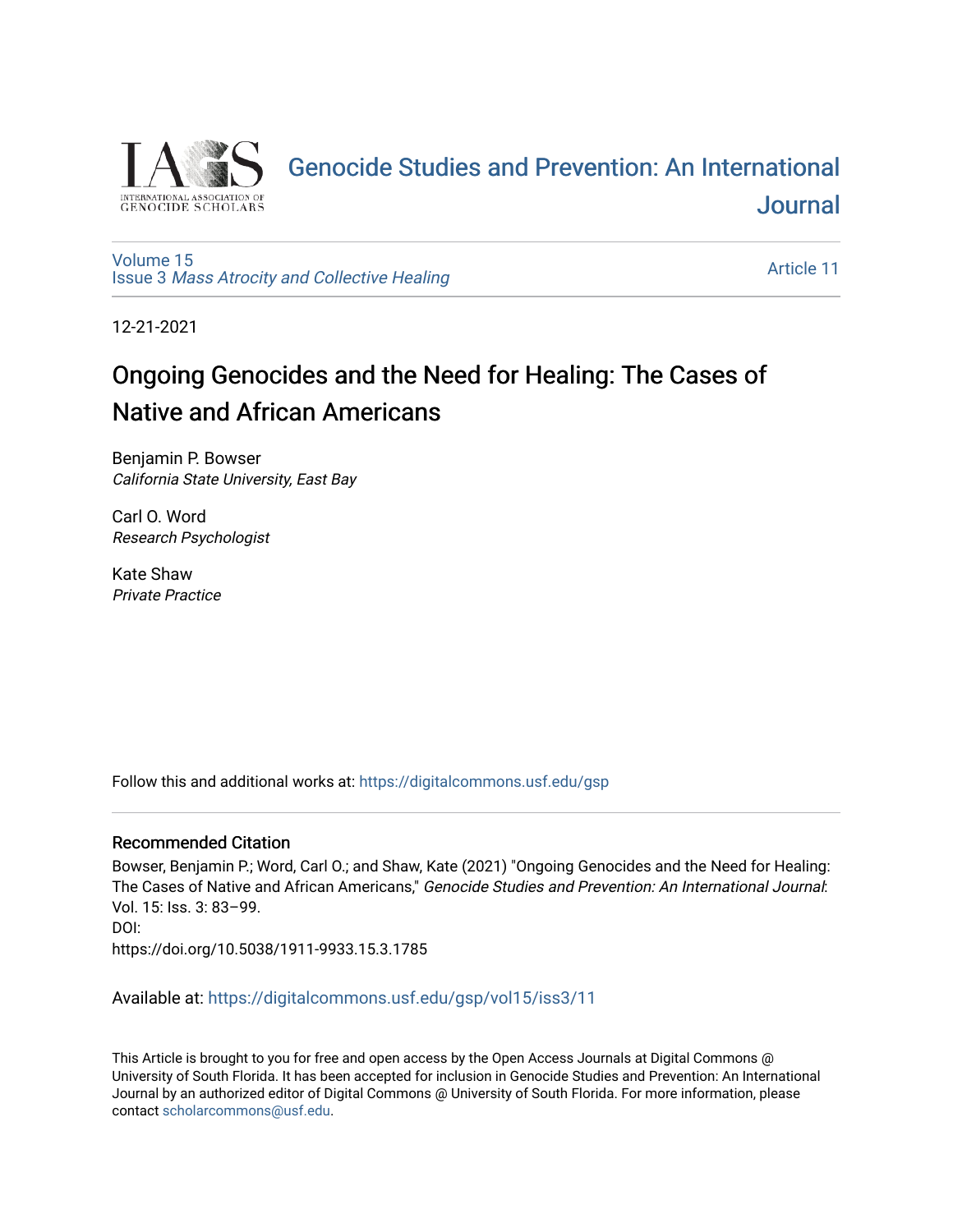## Ongoing Genocides and the Need for Healing: The Cases of Native and African Americans

## Acknowledgements

We wish to acknowledge the support of the UNESCO Slave Route Project, and Aimé Charles-Nicolas of the Université des Antilles and University Hospital of Martinique.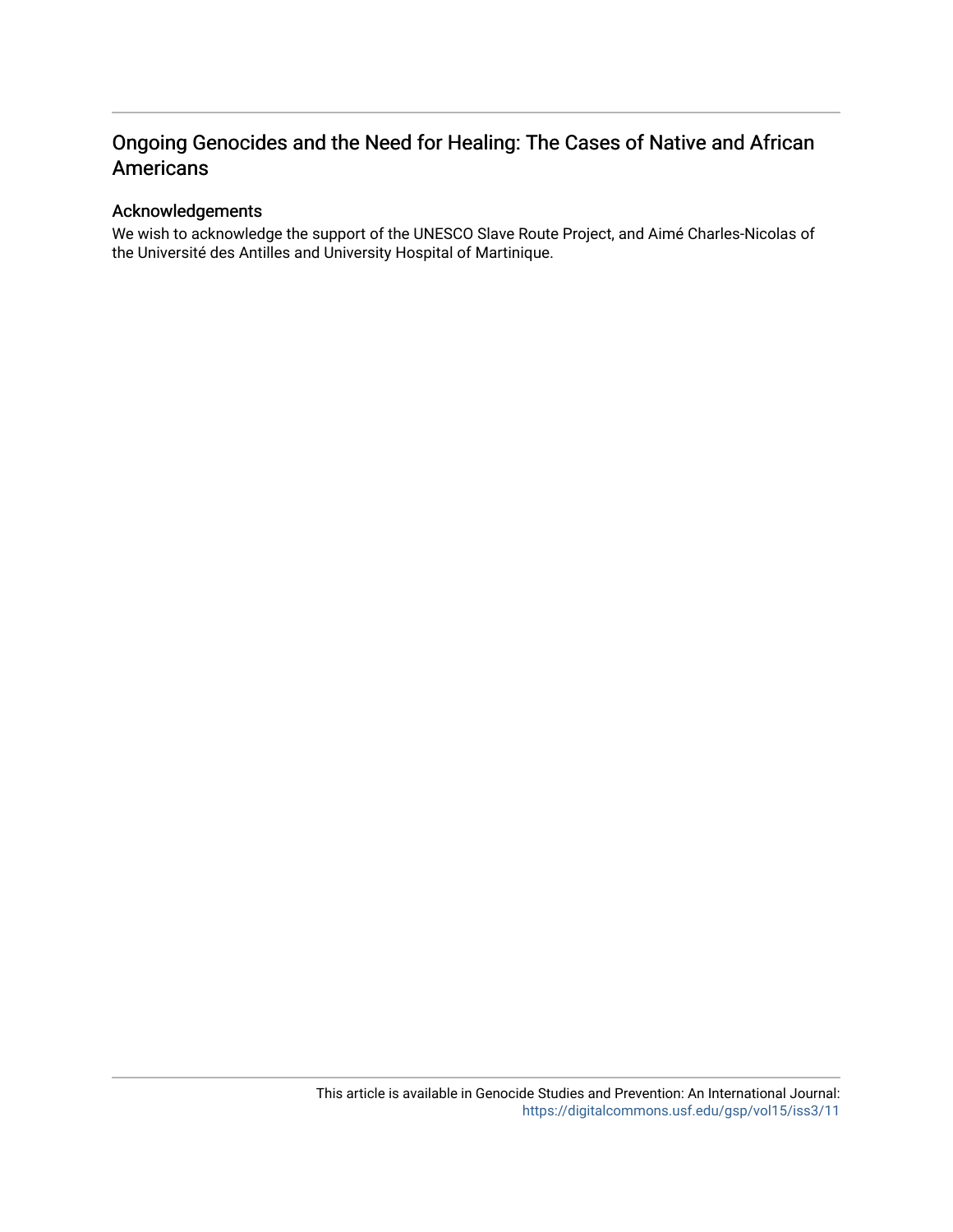#### **Benjamin P. Bowser**

*California State University, East Bay Hayward, California, U.S.A.*

## **Carl O. Word**

*Research Psychologist San Leandro, California, U.S.A.*

#### <span id="page-2-5"></span>**Kate Shaw**

*Private Practice Alexandria, Virginia, U.S.A.*

#### **Introduction**

<span id="page-2-3"></span>In the US, racism and its traumatic outcomes are the most significant and far-reaching legacy of the slave trade, slavery, and the elimination of Native peoples. By 1865, the African slave trade and slavery were ended as social institutions. The last Indian resistance occurred in 1890 just before the Wounded Knee massacre. What did *not* end were the attitudes, beliefs, and values that made slavery an intrinsic part of Southern life for over two hundred years, and that made the killing of Indian people necessary to settle the nation. A consequence is the treatment of freedmen and Indians as less than humans continues into the present with all their traumatic illeffects. One of the legacies of slavery's beliefs, intrinsic to American racism, is the now scientifically discredited idea of races as biologically and anthropologically meaningful and distinct entities[.](#page-2-0)<sup>[1](#page-2-0)</sup> Despite being thoroughly discredited, there is still an almost universal racial self-identification of Americans as White, Black, Asian, and Indian; belief in races is as real today as it was in 1840. These identities were invented by Virginia and North Carolina colonial legislatures to justify and sustain slavery.<sup>[2](#page-2-1)</sup> The presumptive inferiority of Black and Native Americans and the superiority of White Americans is slavery's second legacy which frames contemporary attitudes and the treatment of African and Native Americans. In combination, these two historical beliefs made possible the selling and buying of humans as chattel, the justification for taking Indian lands, and are now at the core of the nation's contemporary racism.

<span id="page-2-4"></span>Racism does not originate nor is it sustained by individual shortcoming. After generations of belief and practice, racism's core presumptions are expressed in three ways.[3](#page-2-2) First, racial inferiority and superiority (hierarchy) are the mental blueprints of expected outcomes regarding race—racism is a cultural phenomenon. Second, the presumptions of racial hierarchy, embedded in culture, are actualized institutionally in education, housing, employment, and the application of the law and police practices—institutional racism. Third, consciously or unconsciously, individuals act out their cultural beliefs in racial hierarchy by maintaining racist institutional practices and outcomes—individual racism. A consistent result of these three expressions of racism is social and economic inequality by race across generations. Other results are the psychological costs of contemporary racism to all involved in

<span id="page-2-0"></span><sup>&</sup>lt;sup>[1](#page-2-3)</sup> American Anthropological Association, "AAA Statement on Race," American Association of Physical Anthropologists 101 (1996), 569–570.

<span id="page-2-1"></span><sup>&</sup>lt;sup>[2](#page-2-4)</sup> Theodore W. Allen, *The Invention of the White Race* (London: Verso, 1994).

<span id="page-2-2"></span><sup>&</sup>lt;sup>[3](#page-2-5)</sup> Stokely Carmichael and Charles Hamilton, *Black Power: The Politics of Liberation in America* (New York: Random House, 1967).

Benjamin P. Bowser, Carl O. Word, and Kate Shaw. "Ongoing Genocides and the Need for Healing: The Cases of Native<br>and African Americans." *Genocide Studies and Prevention* 15, no. 3, 83–99. <u>[https://doi.org/](https://doi.org/10.5038/1911-9933.15.3.1785)</u> [10.5038/1911-9933.15.3.1785](https://doi.org/10.5038/1911-9933.15.3.1785).

<sup>© 2021</sup> *Genocide Studies and Prevention*.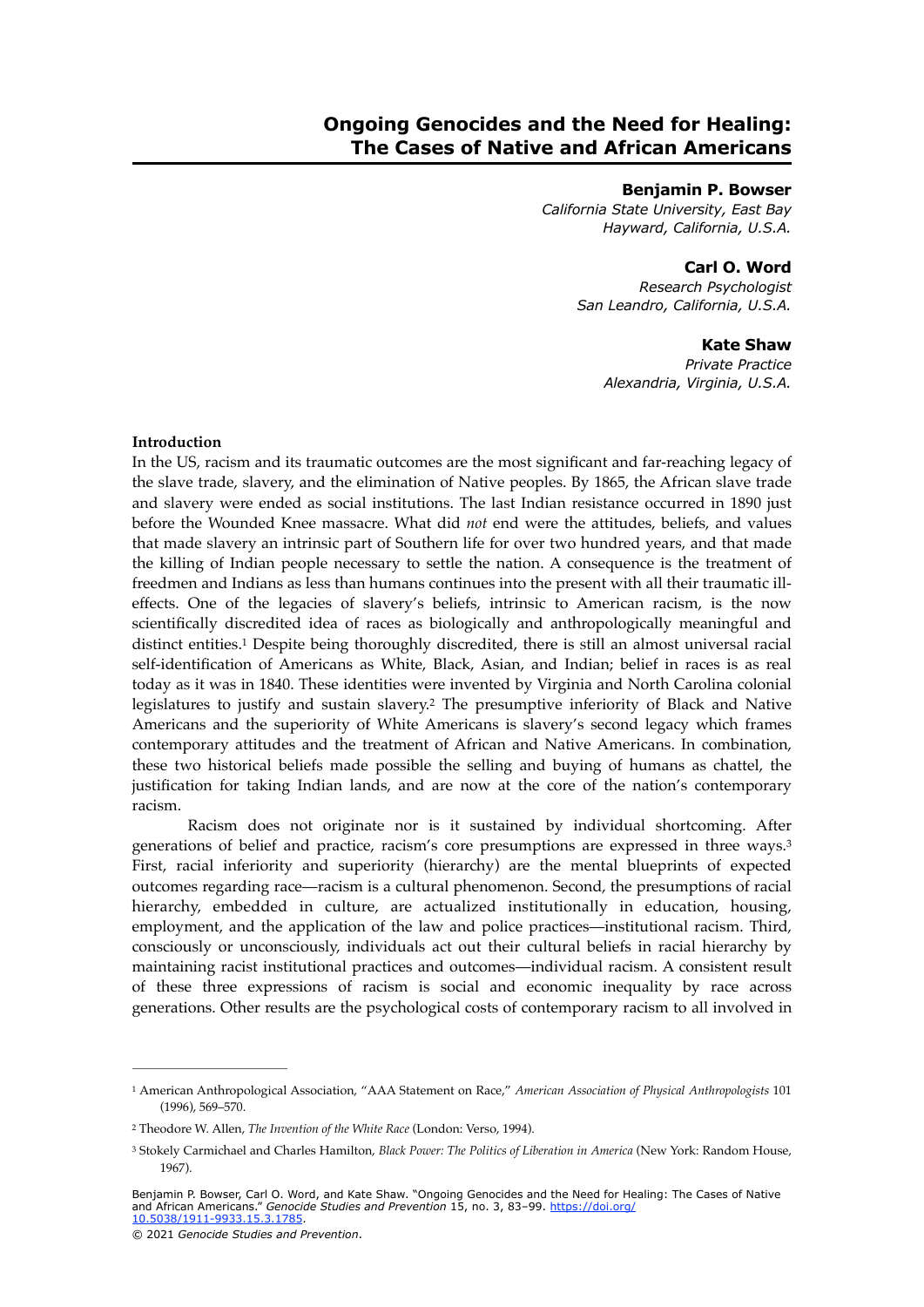<span id="page-3-5"></span>trauma and compromised health and well-being.<sup>[4](#page-3-0)</sup> These are added to the still unresolved historical traumas of slavery and Indian elimination.

In this essay, we wish to demonstrate that the historical beliefs that made genocide possible in the US are the very same beliefs sustaining contemporary racism. Our first objective is to establish that the African slave trade, slavery, and the elimination of Native peoples in the US are acts of genocide and are distinct from more recent international genocides in scope, timeframe, and lack of termination. The second objective is to outline the psychological and cultural damage done by contemporary racism, slavery's legacy. The final objective is to suggest a strategy to lessen racism in the US and to begin, at long last, reconciliation and healing from the effects of slavery and Indian genocides.

#### **American Genocides**

<span id="page-3-6"></span>Raphaël Lemkin, who defined the concept of genocide before it became a legal concept, studied several histories as part of his background research.<sup>[5](#page-3-1)</sup> Two of these histories were of Native peoples in the Americas and the actions of European colonists against Africans. His definition of genocide is derived from these and other histories and is intended to describe actions that targeted groups of people, rather than individuals. Genocide is not about acts against individuals or groups of individuals. Lemkin defined genocide as acts against racial, religious, political, and other social groups. Genocide covers acts against group membership —i.e., Jews, Armenians, Bosnians, and Native Americans. According to Lemkin, the objective of genocidal acts is to destroy a group of people, in whole or in part. The UN General Assembly, in its 55th session, adopted Lemkin's definition of Genocide and list of acts as genocidal crimes. What they added was a clause making genocide a crime if intent could be demonstrated as well. In exploring Lemkin's guidance, it is not our intent to address the international legal definitions and jurisprudence regarding genocide as a crime; they are addressed elsewhere[.6](#page-3-2)

#### <span id="page-3-8"></span><span id="page-3-7"></span>*Slavery as Genocide*

<span id="page-3-9"></span>In interpreting Lemkin, the case for the charge of genocide for slavery in the US is as follows.[7](#page-3-3) Africans were forbidden to speak their languages, use their African names, practice their religions, or maintain their native cultures; in effect, they were stripped for their African "national, ethnical, and religious group" identities. This is the destruction of what made them African,and of their culture "as a whole or in part."<sup>[8](#page-3-4)</sup> Enslaved Africans for generations after their initial arrivals were killed for disobeying or defying their masters, opposing slavery, stealing food, or for running away; this is the first of Lemkin's genocidal charges. For generations, they were starved, physically exposed by lack of clothing, over-worked, tortured, and raped; this is the second genocidal charge in which survivors were physically and bodily harmed. Before African women were imported, enslaved African men were prevented from forming African families. In effect, measures (were imposed) to prevent births within the group; this is the fourth genocidal charge. Finally, in the fifth genocidal charge, there was forcible transfer of children from their parents and community of origin. Throughout slavery in the US, the children of enslaved Africans were sold as chattel. Slavery could not have been sustained without committing these genocidal acts.

<span id="page-3-0"></span>There are now clear psychological, health, and mortality costs to Whites for racism; see Jonathan M. Metzl, *Dying of* [4](#page-3-5) *Whiteness: How the Politics of Racial Resentment Is Killing America's Heartland* (New York: Basic Books, 2019).

<span id="page-3-1"></span>[<sup>5</sup>](#page-3-6) "Three Responses to 'Can There Be Genocide Without the Intent to Commit Genocide?,'" *Journal of Genocide Research* 10, no. 1 (2008), 111–133.

<span id="page-3-2"></span>Willian A. Schabas, *Genocide in International Law: The Crimes of Crimes* (New York: Cambridge University Press, 2000). [6](#page-3-7)

<span id="page-3-3"></span>The same case can be made for all other Western nations that were the recipients of enslaved Africans. [7](#page-3-8)

<span id="page-3-4"></span>United Nations, *General Assembly Resolution 260, Convention on the Prevention and Punishment of the Crime of Genocide*, [8](#page-3-9) December 9, 1948 (UN Doc. A/RES/260(III)).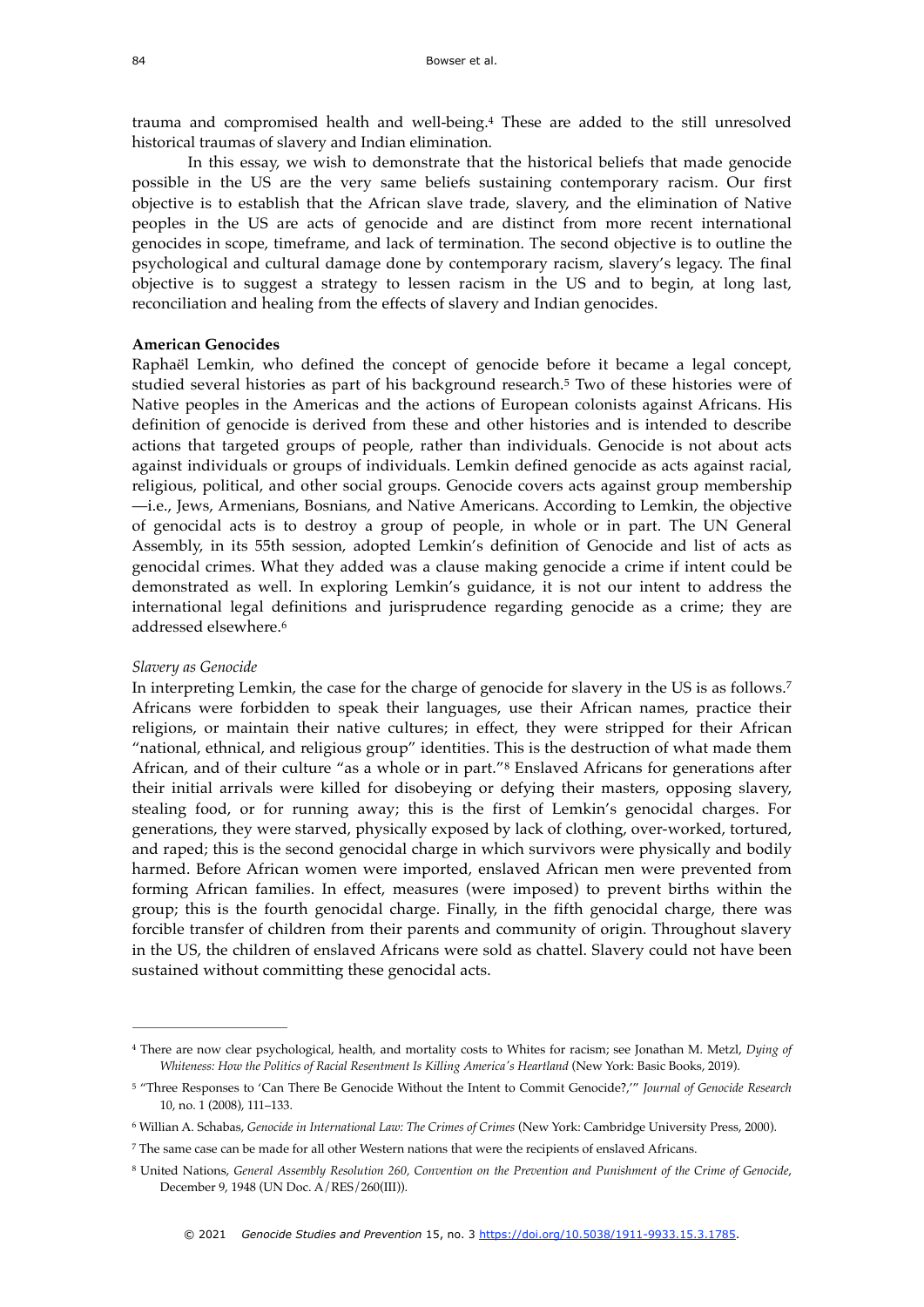#### *Intent among Slavers*

<span id="page-4-7"></span>We can even consider Article II of the UN Convention on genocide; it stipulates that the above acts were genocidal and potentially criminal only if it can be shown that the perpetrators acted intentionally—thatperpetrators knew the effects of their actions.<sup>[9](#page-4-0)</sup> The fact is: Slavers were very much aware of the outcomes of their activities. The problem with intent in African slavery is that slavers knowledge of the effects of their actions against Africans did not matter. As long as Africans were considered inferior to Europeans, whatever slave-masters did were considered an improvement of Africans' original condition. Any physical and mental suffering Africans experienced was for their own good and was an outcome of their inferiority—precisely as many White Americans believe today. Enslavers and slave masters did not see their actions as criminal; they were quite the opposite—necessary, moral, and even blessed by God.

<span id="page-4-9"></span><span id="page-4-8"></span>Philip Livingston wrote in 1750 that "the slave trade was a way of 'redeeming an unhappy people from inconceivable misery.<sup>''[10](#page-4-1)</sup> Gérard Mellier, mayor of Nantes, wrote about the same time, "At bottom, the blacks are naturally inclined to theft, robbery, idleness, and treason. In general, they are suited only to live in servitude and for the work and the agriculture of our colonies."<sup>[11](#page-4-2)</sup> The intent was clear, and the outcome justified when a slave master found his runaway slave on an 1839 Vicksburg street and shoot him dead. When questioned, the man explained that it was his runaway nigger. This explanation satisfied everyone. The slave master was in his rights to kill his slave under such circumstances as if the slave had been a dog or other escaped animal[;](#page-4-3)<sup>[12](#page-4-3)</sup> there was no difference. African inferiority was a given, so, there was no need to even write about it and dwell on the obvious.

<span id="page-4-11"></span><span id="page-4-10"></span>Furthermore, the traumatization of slaves was practiced, refined, and intentional. How to beat, abuse, torture, publicly humiliate, and terrorize slaves to control and motivate them to obey and work were the basis of endless discussion, exchange, consultation, and advisement among slave masters.<sup>[13](#page-4-4)</sup> Managing slaves was an art passed on to new masters and overseers from one generation to the next. Slave masters' intent regarding their actions toward their slaves was quite clear.

#### *Elimination of Native People as Genocide*

<span id="page-4-13"></span><span id="page-4-12"></span>There were an estimated two million Native peoples in North America (not including Canada) whenColumbus arrived.<sup>[14](#page-4-5)</sup> By 1890, from 150,000 to 237,000 remained, or eight to twelve percent of the 1492 population. By Raphaël Lemkin's definition, it is virtually self-evident that Native American ethnic groups, in what is now the US, were destroyed "as a whole or in part" after contact with the British and Americans. Denial of Indian genocide is centered in the view that the vast majority of Native Americans died from diseases[.](#page-4-6)<sup>[15](#page-4-6)</sup> According to this narrative, Indian deaths were caused by a regrettable flaw in Indian immunities, a misfortune for which European settlers were not responsible. The fact that European settlers brought diseases to North America is somehow unrelated to Indian deaths, and settlers' unwelcomed presence and

- <span id="page-4-5"></span><sup>[14](#page-4-12)</sup> Russell Thornton, *American Indian Holocaust and Survival: A Population History Since 1492* (Norman: University of Oklahoma Press, 1987), 42; Ward Churchill, *A Little Matter of Genocide: Holocaust and Denial in the Americas 1492 to the Present* (San Francisco: City Lights Books, 1997).
- <span id="page-4-6"></span><sup>[15](#page-4-13)</sup> Noble David Cook, *Born to Die Disease and New World Conquest*, 1492-1650 (New York: Cambridge University Press, 1998).

<span id="page-4-0"></span><sup>&</sup>lt;sup>9</sup>Devrim Aydin, "The Interpretation of Genocidal Intent Under the Genocide Convention and the Jurisprudence of International Courts," *The Journal of Criminal Law* 78, no. 5 (2014), 423–441.

<span id="page-4-1"></span><sup>&</sup>lt;sup>[10](#page-4-8)</sup> Hugh Thomas, *The Slave Trade: The Story of the Atlantic Slave Trade: 1440–1870* (New York: Simon and Schuster, 1997), 302.

<span id="page-4-2"></span> $11$  Ihid.

<span id="page-4-3"></span><sup>&</sup>lt;sup>[12](#page-4-10)</sup> Joseph Henry, *A Statement of Facts Respecting the Condition and Treatment of Slaves in the City of Vicksburgh and its Vicinity, in the State of Mississippi, in 1838 and 1839* (Washington, D.C.: Library of Congress, 1839), accessed November 13, 2021,<https://lccn.loc.gov/10034478>.

<span id="page-4-4"></span><sup>&</sup>lt;sup>[13](#page-4-11)</sup> James O. Breeden, ed., *Advice Among Masters: The Ideal in Slave Management in the Old South* (Westport: Greenwood Press, 1980).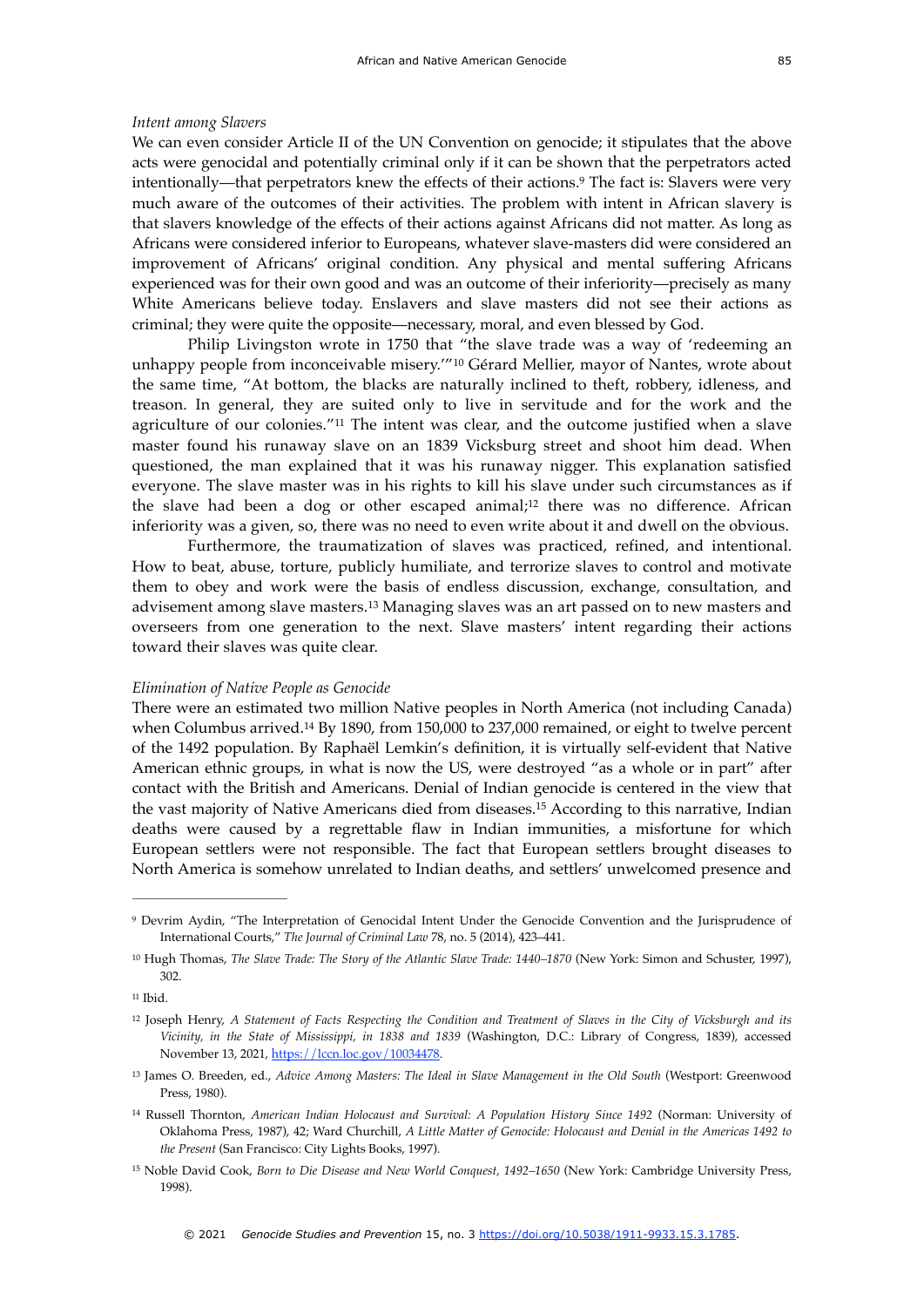<span id="page-5-8"></span>theft of Indian lands are somehow irrelevant. Today, 345 Native American tribes, nations, and bands survive and are now officially recognized by the US federal government as Native Americans.<sup>[16](#page-5-0)</sup> There are another 229 groups in Alaska and other survivors that are forgotten as Indians and not recognized by either State or Federal governments[.17](#page-5-1)

<span id="page-5-10"></span><span id="page-5-9"></span>Reviews of the few available tribal histories paint a different picture then death by disease. There was a pattern to Indian genocide.<sup>[18](#page-5-2)</sup> One-by-one, each Native state was defeated militarily; successive Native generations fought and were defeated as well. As settlers became more numerous and stronger militarily, Indians became fewer and weaker militarily. In one Indian nation after the other, resistance eventually collapsed due to the death toll from violence. Then, survivors were displaced from their ancestral lands, which had sustained them for generations. Once survivors were sufficiently impoverished, disorganized, and defenseless, their remaining villages were burned, and food sources destroyed. In the final stage of elimination, they were hunted, killed for sport, scalped, hung, raped, and abused in whatever way settlers desired. There are virtually no local US histories without a record of Indian massacres.<sup>[19](#page-5-3)</sup> Starting in 1830, surviving Native people, mostly Cherokee, in the Eastern US were ordered by President Andrew Jackson to march up to two thousand miles and to cross the Mississippi River to settle in Oklahoma[.](#page-5-4) Thousands died on the Trail of Tears.<sup>[20](#page-5-4)</sup> This pattern of defeat, displacement, and victimization repeated itself in the American West.

<span id="page-5-13"></span><span id="page-5-12"></span><span id="page-5-11"></span>From this history, Native Americans were victims of all five Lemkin specified genocidal acts[.](#page-5-5)<sup>[21](#page-5-5)</sup> Members of each group were killed not as individuals, but because they were Indians (act one). Once they could no longer resist, serious bodily and mental harm was done to survivors (act two). Once they were confined to reservations, they were made dependent on the Bureau of Indian Affairs for food, housing, education, and healthcare. The Bureau's neglect inflicted on the group conditions of life calculated to bring about its physical destruction in whole or in part (act three). There was the forcible transfer of children away from their parents and community of origin; Indian children were taken from their families and put in Indian Schools to destroy theirculture and identities as Indians<sup>22</sup> (act five).

#### <span id="page-5-14"></span>*Intent against Indians*

As with slavery, there are case-by-case narratives of settler statements and government records of contact with Native peoples that made three things clear. Settlers and colonial, municipal, state, and federal governments wanted Native lands, and Indians did not give up their land without a fight. Peace for settlers and unchallenged access to Native land required eliminating the Native presence. There is no need to go far to find knowledge of this murderous intent. One can start with US Presidents. The third President of the US, Thomas Jefferson, said, "If ever we are constrained to lift the hatchet against any tribe, we will never lay it down till that tribe is exterminated, or driven beyond the Mississippi… in war, they will kill some of us; we shall destroy them all."<sup>23</sup> President Andrew Jackson in ordering the trail of tears, said:

<span id="page-5-15"></span><span id="page-5-0"></span><sup>&</sup>lt;sup>[16](#page-5-8)</sup> Alexa Koenig and Jonathan Stein, "Federalism and the State Recognition of Native American Tribes: A Survey of State-Recognized Tribes and State Recognition Processes Across the United States," *Santa Clara Law Review* 48, no. 1 (2007), 79–153.

<span id="page-5-1"></span><sup>&</sup>lt;sup>[17](#page-5-9)</sup> Mark Edwin Miller, *Forgotten Tribes: Unrecognized Indians and the Federal Acknowledgment Process* (Lincoln: University of Nebraska Press, 2004).

<span id="page-5-2"></span><sup>&</sup>lt;sup>[18](#page-5-10)</sup> Gary Clayton Anderson, Ethnic Cleansing and the Indian: The Crime That Should Haunt America (Norman: University of Oklahoma Press, 2014).

<span id="page-5-3"></span><sup>&</sup>lt;sup>[19](#page-5-11)</sup> Alex Alvarez, *Native America and the Question of Genocide* (Lanham: Rowman and Littlefield, 2014).

<span id="page-5-4"></span><sup>&</sup>lt;sup>[20](#page-5-12)</sup> Julia Coates, *Trail of Tears* (Santa Barbara: Greenwood, 2014).

<span id="page-5-5"></span><sup>&</sup>lt;sup>[21](#page-5-13)</sup> Alvarez, Native America.

<span id="page-5-6"></span>David Wallace Adams, *Education for Extinction: American Indians and the Boarding School Experience, 1875–1928* [22](#page-5-14) (Lawrence: University Press of Kansas, 1995).

<span id="page-5-7"></span>Levi Rickert, "US Presidents in Their Own Words Concerning American Indians," *Native News Online*, February 15, [23](#page-5-15) 2021, accessed June 3, 2021, [https://nativenewsonline.net/currents/us-presidents-in-their-own-words-concerning](https://nativenewsonline.net/currents/us-presidents-in-their-own-words-concerning-american-indians)[american-indians.](https://nativenewsonline.net/currents/us-presidents-in-their-own-words-concerning-american-indians)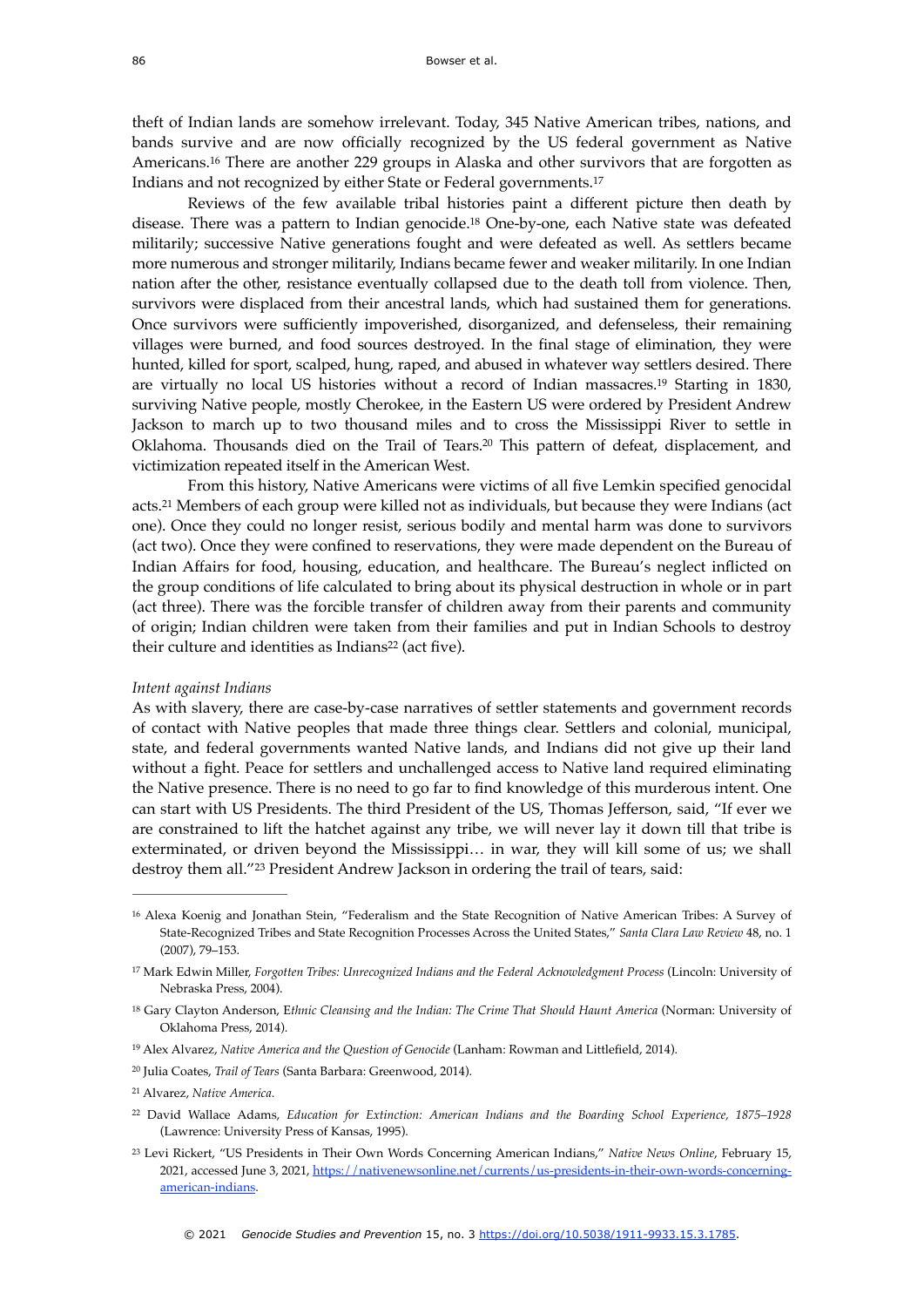<span id="page-6-6"></span>My original convictions upon this subject have been confirmed by the course of events for several years, and experience is every day adding to their strength. That those tribes cannot exist surrounded by our settlements and in continual contact with our citizens is certain. They have neither the intelligence, the industry, the moral habits, nor the desire of improvement, which are essential to any favorable change in their condition. Established in the midst of another and a superior race, and without appreciating the causes of their inferiority or seeking to control them, they must necessarily yield to the force of circumstances and ere long disappear[.24](#page-6-0)

<span id="page-6-7"></span>From the 1860s through 1900, the popular mantra for killing Indians, attributed to General Philip Sheridan who fought Indians after the Civil War, was "the only good Indian is a dead Indian"<sup>25</sup>[—](#page-6-1)an often-repeated statement well into the last century. There is virtually no evidence that most Native peoples died due to diseases, leaving vast tracks of North America open to unfettered settler access.

After meeting Raphaël Lemkin's criteria for genocide, slavery, and the elimination of Native peoples in the US also meet social science or structural criteria for genocide that reiterate the same acts. These include definitions by Pieter Drost, Irving Louis Horowitz, Henry Hutterbach, Steven Katz, Helen Fein, Frank Chalk, and Kurt Jonassohn, Jennifer Balint, and Israel Charny[.26](#page-6-2)

<span id="page-6-8"></span>What makes the enslavement of Africans and the elimination of Native people in the Western Hemisphere distinct from other modern genocides is the enormity of both potential acts. The number of people killed and displaced, and the number of cultures destroyed on two continents are unprecedented. Genocidal acts in both cases went on for over four hundred years. These long-term genocides meant that Africans and Native people experienced numerous genocidal acts over generations. Furthermore, this long genocidal period since the 1500s led to a unique development among European settlers who executed these acts and needed to justify them—the belief that Europeans were culturally and biological superior (racism) to Africans and other people of color[.](#page-6-3)<sup>[27](#page-6-3)</sup> The American version of racism that framed slavery in the American South and the elimination of Native people is todayinfluential worldwide.<sup>[28](#page-6-4)</sup> The racist legacy of slavery and Native elimination make these genocides effectively open-ended psychological and cultural phenomena—they have not ended.

#### <span id="page-6-11"></span><span id="page-6-10"></span><span id="page-6-9"></span>**Damage Done by Slavery and Native Genocides**

*Slavery:* Five things were done intentionally to damage enslaved Africans psychologically[.29](#page-6-5) First, they were beaten, tortured, and humiliated as warnings to all others of what would happen to them if any slave challenged or questioned their enslavement. They were abused with enough brutality to maintain constant fear of violent punishment. Second, slaves had

<span id="page-6-0"></span> $24$  Ibid.

<span id="page-6-1"></span>Wolfgang Mieder, "'The Only Good Indian Is a Dead Indian:' History and Meaning of a Proverbial Stereotype," *The* [25](#page-6-7) *Journal of American Folklore* 106, no. 419 (1993), 38–60.

<span id="page-6-2"></span><sup>&</sup>lt;sup>[26](#page-6-8)</sup> Colin Tatz, With Intent to Destroy: Reflecting on Genocide (London: Verso, 2003).

<span id="page-6-3"></span>St. Clair Drake, *Black Folk Here and There* (Los Angeles: Center for Afro-American Studies, UCLA, 1987); Winthrop D. [27](#page-6-9) Jordan, *White Over Black: American Attitudes Toward the Negro, 1550–1812*, 2nd. ed. (Chapel Hill: The University of North Carolina Press, 1968).

<span id="page-6-4"></span><sup>&</sup>lt;sup>[28](#page-6-10)</sup> Alden T. Vaughan, ed., *Roots of American Racism: Essays on the Colonial Experience* (New York: Oxford University Press, 1995).

<span id="page-6-5"></span>Benjamin P. Bowser, "An Exploration of the Psychological Legacy of Slavery: Case of the U.S," in *The Psychological* [29](#page-6-11) *Legacy of Slavery in the Western Hemisphere*, ed. Benjamin P. Bowser and Aimé Charles-Nicolas (Jefferson: McFarland Publishing, 2021).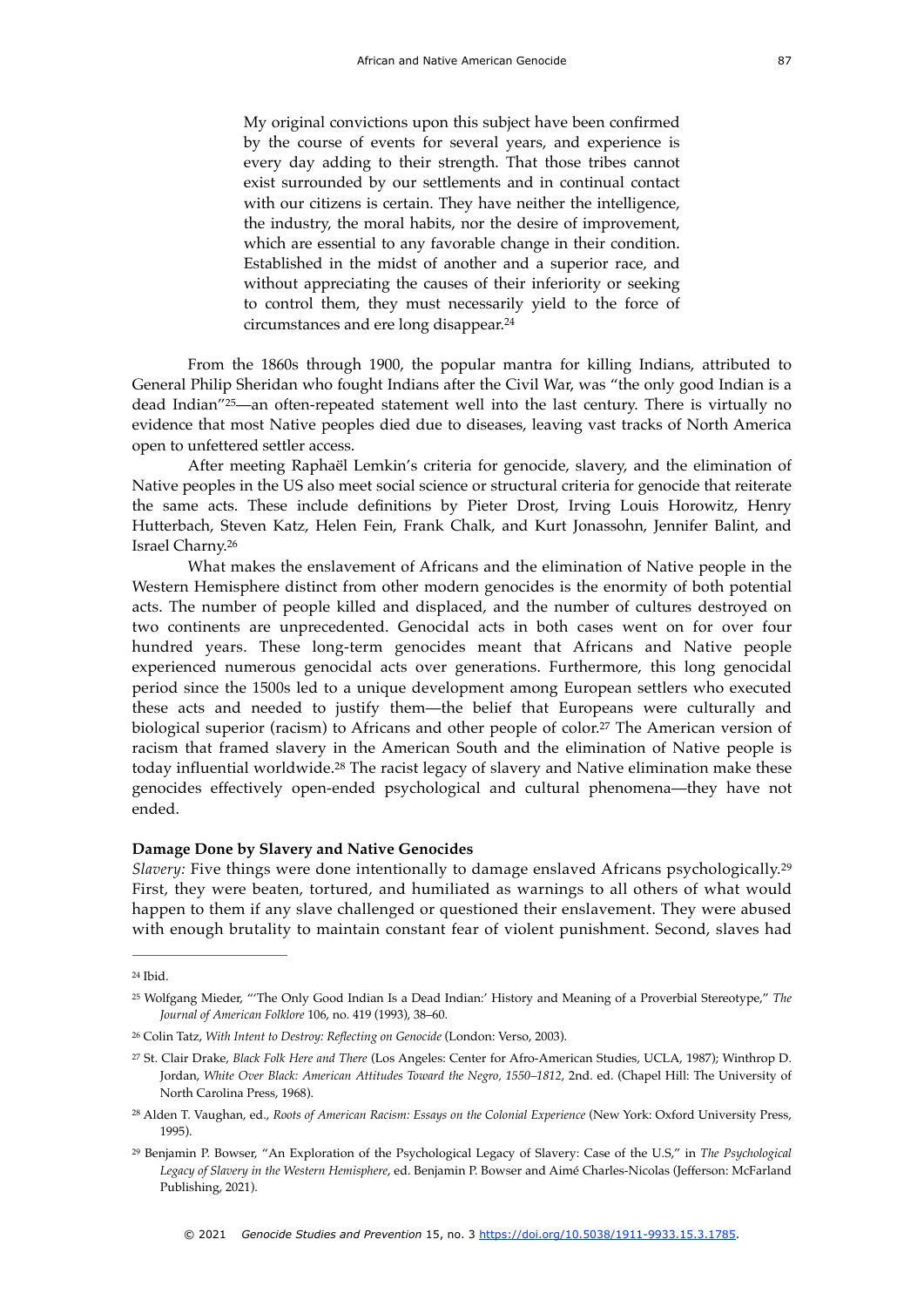to be made to feel that they were powerless to stop or avoid the beatings, rapes, torture, and humiliation. Third, physical deprivation kept slaves' attention fixed on momentary survival. This left them with little opportunity to ponder or plan resistance or escape and degraded their ability to successfully flee and survive if they escaped. Fourth, it was necessary to create total dependence among slaves on their masters and overseers. The more dependent they were in fact and mind, the greater was their powerlessness, the more immobilizing was fear of violence and sense of powerlessness. Finally, even if they had intimate relationships with their masters, they always needed to be aware that their slave master could unleash unspeakable violence against them.

<span id="page-7-7"></span>The five conditions that psychologically damaged slaves were identical to the oppression used in World War II concentration camps. In both cases, slaves and camp inmates were intentionally and repeatedly traumatized to maintain compliance, order, and control. For camp inmates or slaves, their oppression became internalized and expressed through violence directed at one another, fearfulness, high anxiety, anger, deep depression, assimilation of a (racial) sense of inferiority, and child abuse and neglect[.](#page-7-0)<sup>[30](#page-7-0)</sup> These outcomes are precisely the International Classification of Mental and Behavioral Disorders (ICD-10) symptoms for psychic trauma[.](#page-7-1)<sup>[31](#page-7-1)</sup> However, trauma symptoms for slaves are distinct from concentration camp inmates in one way. Instead of being an outcome for several events or several years of trauma, slaves experienced traumatization over a lifetime, as did their children and children's children. Abuse and trauma went on long enough and occurred frequently enough for post-traumatic stress disorder (PTSD) to become intrinsic to African American culture.<sup>32</sup> Slavery was a multi-generational holocaust.

<span id="page-7-11"></span><span id="page-7-10"></span><span id="page-7-9"></span><span id="page-7-8"></span>Native Genocide: The present-day behavioral outcomes of Native American elimination are high rates of suicide, alcoholism, drug abuse, domestic violence, depression, anger, child abuse, and self and other disdain[.](#page-7-3)<sup>[33](#page-7-3)</sup> These outcomes are also consistent with the ICD-10symptoms for psychic trauma. $34$  As with enslaved Africans, the ICD-10 does not diagnose psychic traumas that have gone on repeatedly within and across generations. Tribal survivors, most of whom are on US Western reservations, have selective memories of their ritual, beliefs, and customs. Many are now re-imagining their culture, reconstructing rituals, and are making efforts to preserve their remaining languages.

<span id="page-7-13"></span><span id="page-7-12"></span>Both African and native American survivors have evolved resilient subcultures from remnants of their original cultures. However, symptoms of PTSD experienced in genocide across generations have also become part of their ethnic cultures<sup>[35](#page-7-5)</sup> and are reinforced now by present-day racism.<sup>[36](#page-7-6)</sup> Can anything be done to reduce racism as one of the psychological legacies of African slavery and the elimination of Native Americans, and reverse generations of PTSD?

<span id="page-7-4"></span>WHO, *The ICD-10 Classification*. [34](#page-7-11)

<span id="page-7-6"></span>DeGruy, *Post Traumatic Slave Syndrome*. [36](#page-7-13)

<span id="page-7-0"></span><sup>&</sup>lt;sup>[30](#page-7-7)</sup> Joy DeGruy Leary, Post Traumatic Slave Syndrome: America's Legacy of Enduring Injury and Healing (Milwaukie: Uptone Press, 2005).

<span id="page-7-1"></span>World Health Organization (WHO), *The ICD-10 Classification of Mental and Behavioural Disorders: Clinical Descriptions* [31](#page-7-8) *and Diagnostic Guidelines* (Geneva: World Health Organization, 1992).

<span id="page-7-2"></span>[<sup>32</sup>](#page-7-9) Ron Eyerman, Cultural Trauma: Slavery and the Formation of African American Identity (New York: Cambridge University Press, 2001).

<span id="page-7-3"></span><sup>&</sup>lt;sup>[33](#page-7-10)</sup> Eduardo Duran and Bonnie Duran, Native American Postcolonial Psychology (Albany: State University of New York Press, 1995).

<span id="page-7-5"></span>Shelly A. Wiechelt et al., "Cultural and Historical Trauma among Native Americans," in *Trauma: Contemporary* [35](#page-7-12) *Directions in Theory, Practice, and Research*, ed. Shoshana Ringel and Jerrold R. Brandell (Thousand Oaks: Sage Publications, 2012).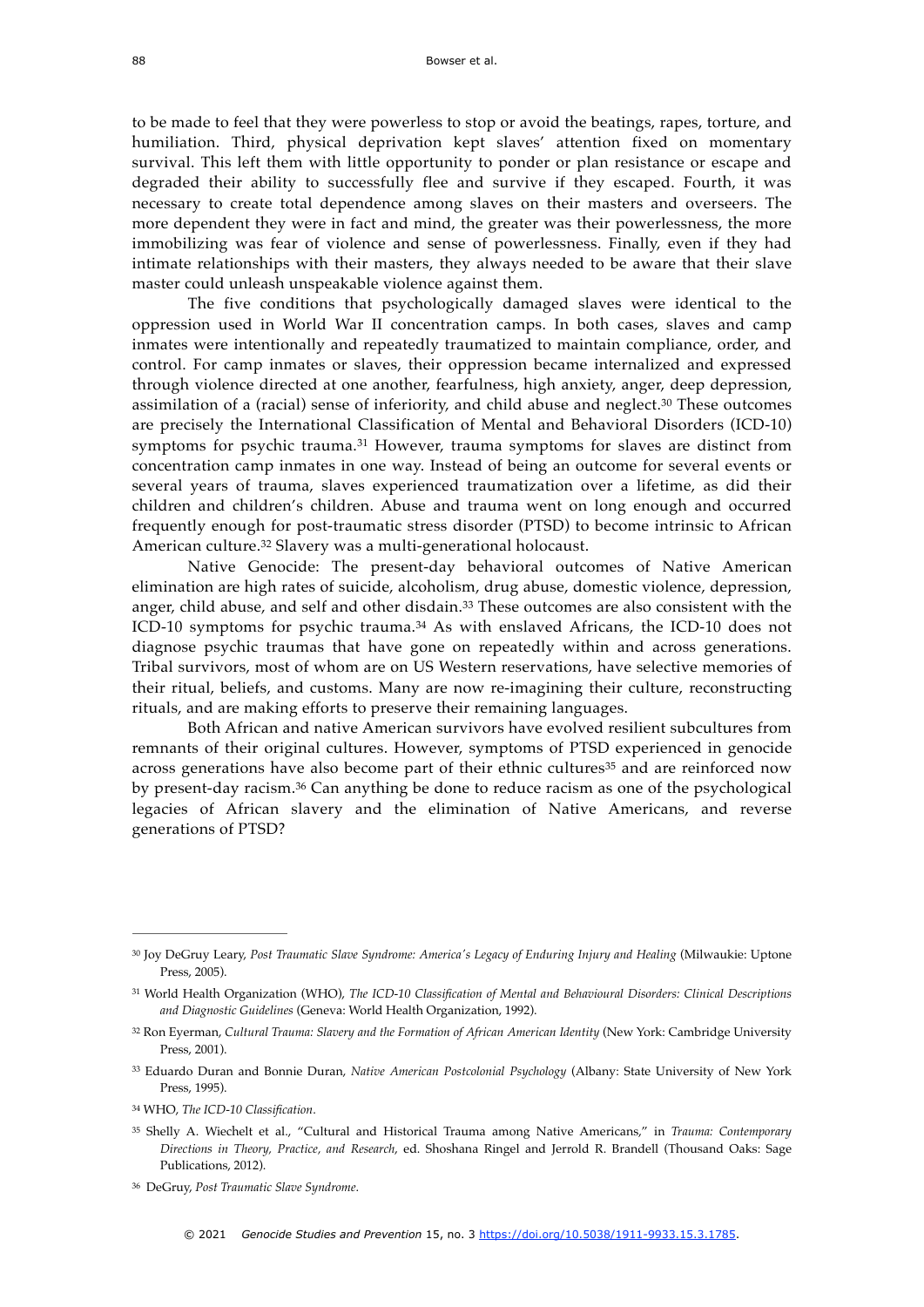#### <span id="page-8-8"></span>**Toward Reconciliation and Healing**

<span id="page-8-9"></span>Three closely related steps can be taken to move the US toward reconciliation and healing.[37](#page-8-0) First, individuals can be healed while structural change is sought. The second step is for institutional reform. However, a lesson learned from decades of domestic efforts is that improvements in individual and institution outcomes cannot be sustained without also challenging the cultural beliefs that reinforce institutional practices and individual disdain for others. $38$ So, in the US, the third step requires addressing racism at its cultural core. We hypothesize that through simultaneous efforts to reduce both institutional and cultural racism, a point can be reached where some real acknowledgment of the damage done by African and Native American genocides will be possible.

#### **1. Healing Individuals**

#### *Counseling Native Americans*

<span id="page-8-10"></span>In response to high rates of suicide, homicide, alcoholism, domestic violence, and child abuse, psychological counseling has been provided to Native people in a variety of settings communities, prisons, schools, and individually. To date, these treatment outcomes have been disappointing.<sup>39</sup>The problem is that Western-based therapeutic approaches presume the patients' psychological problems are individual in origin and can be addressed as such. However, there is increasing recognition among therapists that patient-centered approaches ignore the historical and social causes of psychological dysfunction among Native peoples. Brave Heart et al. and Duran et al. have brought attention to the role of culturally embedded historical trauma (HT) in alcohol and other drug use among Native peoples in the US and Canada[.](#page-8-3) $40$  Gone re-frames current Native American distress to the intergenerational effects of massive group oppression[.](#page-8-4)<sup>[41](#page-8-4)</sup> In effect, individual drug and alcohol use are enduring outcomes of HT.

<span id="page-8-13"></span><span id="page-8-12"></span><span id="page-8-11"></span>Native People suffer from historically unresolved grief as well as trauma. The specifics of lost relatives, land, culture, and identity are well known to Indian people. Psychological interventions to address Native people's unresolved grief and trauma must include American Indian approaches to address cultural damage. Duran et al. propose addressing the impact of HT through religious and family ceremonies, which explicitly link current functioning to the sequelae of  $HT<sup>42</sup>$  $HT<sup>42</sup>$  $HT<sup>42</sup>$  Evidence is provided for the effectiveness of such approaches. Brave Heart et al. describe healing the "soul wound" with psycho-educational group interventions[.](#page-8-7) $43$  Gone describes a community-based intervention for healing HT. $44$  A review of such interventions in the US, Canada, Australia, and New Zealand by Gameon and

<span id="page-8-15"></span><span id="page-8-14"></span><span id="page-8-0"></span><sup>&</sup>lt;sup>[37](#page-8-8)</sup> Bennett Collins and Alison Watson, "Examining the Potential for an American Truth and Reconciliation Commission," *Carnegie Ethics Online Monthly Column,* February 5, 2015, accessed January 4, 2020, [https://](https://www.carnegiecouncil.org/publications/ethics_online/0102) [www.carnegiecouncil.org/publications/ethics\\_online/0102](https://www.carnegiecouncil.org/publications/ethics_online/0102).

<span id="page-8-1"></span>Judy Carter et al., eds., *Regional and Ethnic Conflicts: Perspectives from the Front Lines* (New York: Routledge, 2008). [38](#page-8-9)

<span id="page-8-2"></span>U.S. Office of the Surgeon General, "Mental Health Care for American Indians and Alaska Natives," in *Mental Health:* [39](#page-8-10) *Culture, Race, and Ethnicity: A Supplement to Mental Health: A Report of the Surgeon General*, ed. U.S. Office of the Surgeon General (Rockville: US Department of Health and Human Services, 2001).

<span id="page-8-3"></span>Eduardo Duran et al., "Healing the American Indian Soul Wound," in *International Handbook of Multigenerational* [40](#page-8-11) *Legacies of Trauma*, ed. Yael Danieli (New York: Plenum Press, 1998); Maria Yellow Horse Brave Heart et al., "Historical Trauma Among Indigenous Peoples of the Americas: Concepts, Research, and Clinical Considerations," *Journal of Psychoactive Drugs* 43, no. 4 (2011), 282–290.

<span id="page-8-4"></span><sup>&</sup>lt;sup>[41](#page-8-12)</sup> Joseph P. Gone, "Reconsidering American Indian Historical Trauma: Lessons from an Early Gros Ventre War Narrative," *Transcult Psychiatry* 51, no. 3 (2014), 387–406.

<span id="page-8-5"></span><sup>&</sup>lt;sup>[42](#page-8-13)</sup> Duran et al., *Healing the American Indian Soul Wound*.

<span id="page-8-6"></span>Brave Heart et al., *Historical Trauma*. [43](#page-8-14)

<span id="page-8-7"></span><sup>&</sup>lt;sup>[44](#page-8-15)</sup> Joseph P. Gone, "A Community-Based Treatment for Native American Historical Trauma: Prospects for Evidence-Based Practice," *Journal of Consulting and Clinical Psychology* 77, no. 4 (2009), 751–762.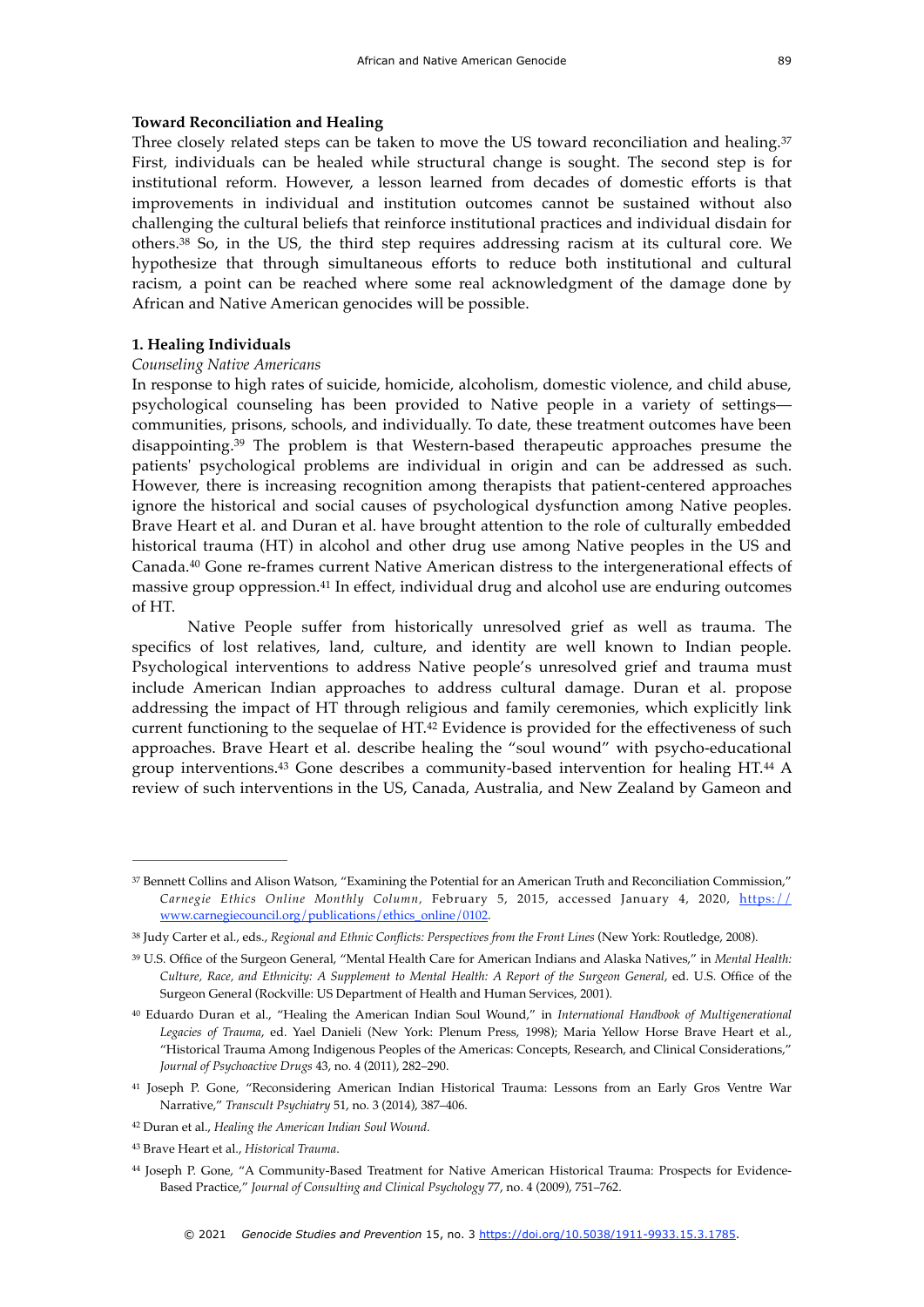<span id="page-9-10"></span>Skewes describes ten interventions using Native people's community-based approaches.[45](#page-9-0) However, the drawback to individual psychological and cultural therapies is that they cannot stop ongoing psychological assaults from racial discrimination and social rejection derived from racism. These therapeutic efforts address damage only to individuals.

#### *Counseling African Americans*

<span id="page-9-12"></span><span id="page-9-11"></span>The intergenerational transmission of HT among African-Americans has received scant attention among US health researchers[.](#page-9-1)<sup>[46](#page-9-1)</sup> What has been found are links between current racial discrimination and substance use and abuse among African-American youth[.](#page-9-2)<sup>[47](#page-9-2)</sup> With controls for education and income, those who report experiencing racial discrimination were found to have 3.31 higher odds of elevated drug use. Clark found experiencing racial bias is linked to depressive symptoms and substance use among African Americans and African Caribbean 18 to 35-year-olds.<sup>48</sup> Metzger et al[.](#page-9-3) found that the stress associated with racial discrimination was linked to alcohol use and binge drinking.<sup>49</sup> Carliner et al[.](#page-9-4) found that perceived racial discrimination correlates to a 2.32 higher risk of illicit drug use among a sample of 6,587 African-American adults.<sup>[50](#page-9-5)</sup> Each outcome is an effect of current racial discrimination. None of these outcomes have been linked to HT.

<span id="page-9-18"></span><span id="page-9-17"></span><span id="page-9-16"></span><span id="page-9-15"></span><span id="page-9-14"></span><span id="page-9-13"></span>However, perceived racial discrimination does not explain black-on-black violence, low evaluation of personal worth, self and other hatred, domestic violence, and depression. Nor does racial discrimination explain beating and traumatizing children to compel obedience, and frequent reference to one another as "niggers" and to African American women as "bitches."[51](#page-9-6) Also, there is active denial and unconscious shame over having gone through slavery, and of beingblack.<sup>[52](#page-9-7)</sup> These are behaviors where HT can be demonstrated. Furthermore, over 4,000 lynchings during Jim Crow (1890–1960) reinforced HT from slavery and led to the first petition to the UN for relief from genocide.<sup>[53](#page-9-8)</sup> Since then, police, mob, and individual acts of racial violence have only compounded unresolved HT from slavery. Joy DeGruy explains these unaddressedissues among African Americans as a post-traumatic slave syndrome.<sup>[54](#page-9-9)</sup> The syndrome has existed across generations since slavery. It has gone unacknowledged, untreated, unresolved, and denied with tragic consequences.

<span id="page-9-19"></span><span id="page-9-0"></span>[<sup>45</sup>](#page-9-10) Julie. A. Gameon and Monica C. Skewes, "A Systematic Review of Trauma Interventions in Native Communities," *American Journal of Community Psychology* 65, no. 1–2 (2019), 223–241.

<span id="page-9-1"></span>Farzana T. Saleem et al., "Addressing the 'Myth' of Racial Trauma: Developmental and Ecological Considerations for [46](#page-9-11) Youth of Color," *Clinical Child and Family Psychology Review* 23, no. 1 (Mar 2020) 1–14; Erica J. Wilkins et al., "Residual Effects of Slavery: What Clinicians Need to Know," *Contemporary Family Therapy* 35, no. 1 (2013), 14–28.

<span id="page-9-2"></span>Frederik X. Gibbons et al., "Early Experience with Racial Discrimination and Conduct Disorder as Predictors of [47](#page-9-12) Subsequent Drug Use: A Critical Period Hypothesis," *Drug and Alcohol Dependence* 88 Suppl. 1 (2007) S27–S37; Luisa N. Borrell et al., "Self-Reported Racial Discrimination and Substance Use in the Coronary Artery Risk Development in Adults Study," *American Journal of Epidemiology.* 166, no. 9 (2007) 1068–1079.

<span id="page-9-3"></span>[<sup>48</sup>](#page-9-13) Trenette T. Clark, "Perceived Discrimination, Depressive Symptoms, and Substance Use in Young Adulthood," *Addictive Behaviors.* 39, no. 6 (2014), 1021–1025.

<span id="page-9-4"></span><sup>&</sup>lt;sup>[49](#page-9-14)</sup> Isha W. Metzger et al., "African American Emerging Adults' Experiences with Racial Discrimination and Drinking Habits: The Moderating Roles of Perceived Stress," *Cultural Diversity and Ethnic Minority Psychology* 24, no. 4 (2018), 489–497.

<span id="page-9-5"></span>Hannah Carliner et al., "Racial Discrimination, Socioeconomic Position, and Illicit Drug Use Among US Blacks," *Social* [50](#page-9-15) *Psychiatry & Psychiatric Epidemiology* 51, no. 4 (2016), 551–560.

<span id="page-9-6"></span>Benjamin P. Bowser, *Gangster Rap and Its Social Cost: Exploiting Hip Hop and Using Racial Stereotypes to Entertain America* [51](#page-9-16) (Amherst: Cambria Press, 2012); DeGruy, *Post Traumatic Slave Syndrome*.

<span id="page-9-7"></span><sup>&</sup>lt;sup>[52](#page-9-17)</sup> Aimé Charles-Nicolas, "A Psychiatric Look at the Legacy of Slavery," in *The Psychological Legacy of Slavery in the Western Hemisphere*, ed. Benjamin Bowser and Aimé Charles-Nicolas (Jefferson: McFarland Publishers, 2021).

<span id="page-9-8"></span>[<sup>53</sup>](#page-9-18) William Patterson, ed., *We Charge Genocide: The Crime of Government Against the Negro People* (New York: International Publishers, 1970).

<span id="page-9-9"></span><sup>&</sup>lt;sup>[54](#page-9-19)</sup> DeGruy, Post Traumatic Slave Syndrome.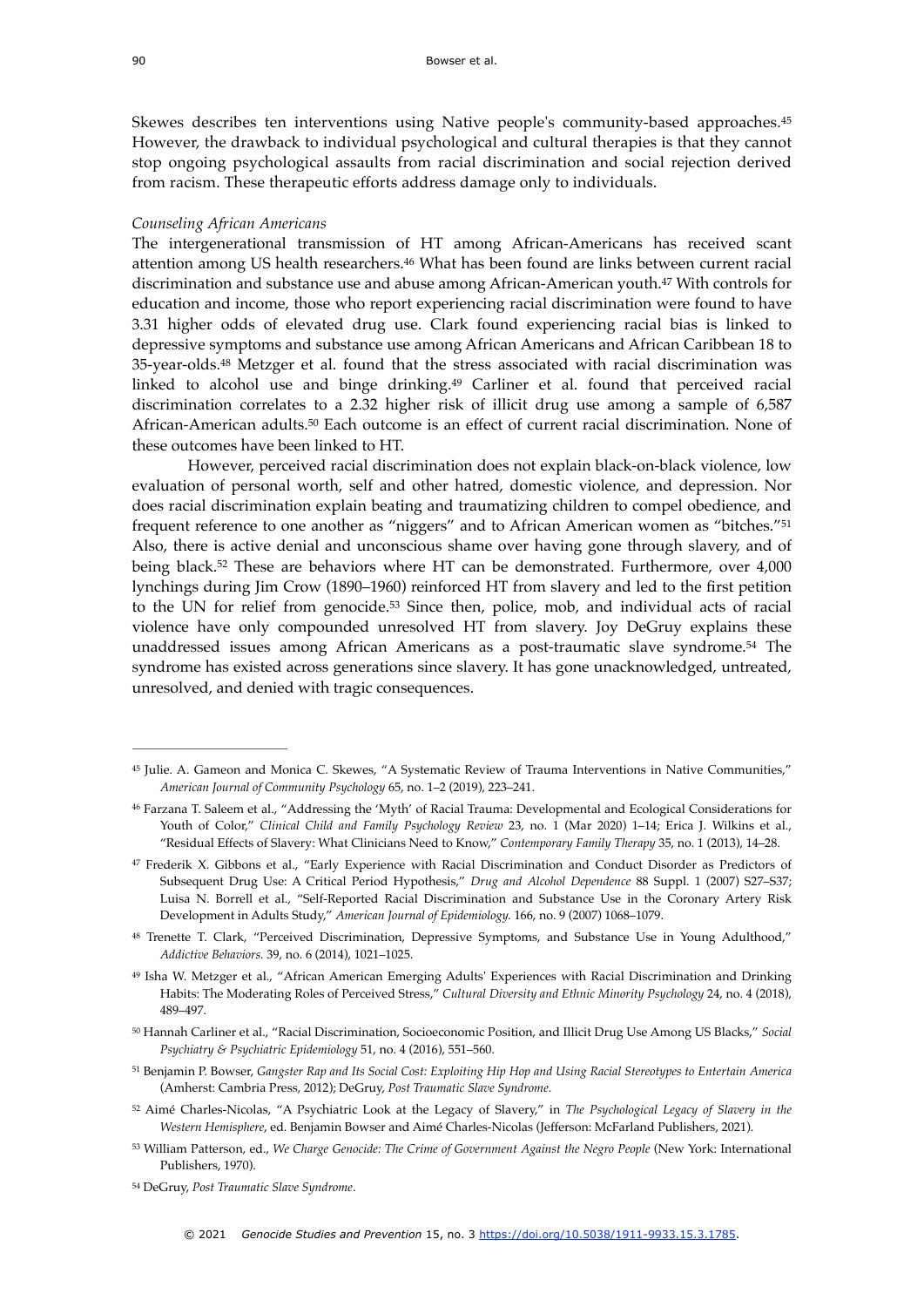<span id="page-10-8"></span><span id="page-10-7"></span>In African American communities, there is virtually no community-wide psychological treatment. Federal and state community mental health centers and psychotherapy were defundeddecades ago.<sup>[55](#page-10-0)</sup> Where treatment exists, outcomes for African Americans are also poor andvary by socioeconomic background.<sup>[56](#page-10-1)</sup> Again, it is assumed that African American patients' psychological problems are individual in origin and can be addressed as such. As with Native Americans, psychotherapists inadvertently end up trying to treat personal issues that have institutional and cultural roots.

<span id="page-10-10"></span><span id="page-10-9"></span>Efforts to develop effective treatments are underway via religious-based African American organizations. The goal is to address intergenerational transmission of HT on current family functioning, attitudes toward self-worth, and interpersonal violence aimed at other African Americans—the cultural transmission of trauma.<sup>[57](#page-10-2)</sup> Such a program is described by Myers and exists in New York City[.](#page-10-3)<sup>[58](#page-10-3)</sup> The Association of Black Psychologists has proposed Emotional Emancipation Circles in partnership with Community Healing Networks as a possibility[.59](#page-10-4)

#### <span id="page-10-11"></span>*Counseling White Americans*

<span id="page-10-12"></span>To move the US toward acknowledging its dual genocides requires getting White Americans to understand their role in denying these genocides, and in justifying continued racism. Racism should be included as an antisocial personality disorder or sociopathy in the American Psychiatric Association Diagnostic and Statistical Manual (DSM)[.](#page-10-5)<sup>[60](#page-10-5)</sup> Attempts by Black psychiatrists to have racism addressed as a psychiatric issue have been rebuffed by the white mainstream American Psychiatric Association (APA). The reason for the APA's opposition to including racism in the DSM is that racism is culturally normative. If racism were included in the DSM, it would be considered sociopathic behavior, which refers to a cluster of symptoms that describes people who, based on environmental influences, display a callous disregard (lack of empathy) towards others. Because of a weakened conscience, they behave recklessly, aggressively, or in a wholly indifferent manner towards the needs and humanity of others, even when they know their behavior is wrong.<sup>[61](#page-10-6)</sup> Racism disposes some Whites to act in this way toward people of color, and to treat them as they would not treat other Whites.

<span id="page-10-13"></span>At the individual level, addressing beliefs in white racial supremacy should be integrated into psychotherapy and counseling for White Americans. Exploring historical and unresolved grief and trauma may be an intergenerational issue for White Americans as well. HT and grief may be related in some way to a need for a strong belief in white supremacy. The failure of the APA to address racism and the psychology of white supremacy means the association is unwilling to address one of the fundamental psychiatric and cultural problems of our times. However, even if the DSM was revised to include white supremacy and White Americans were counseled about racism, these measures would be insufficient to eliminate racism in the US. As with Native and African Americans, White psychotherapy will

<span id="page-10-0"></span>[<sup>55</sup>](#page-10-7) Peter Cunningham et al., "The Struggle To Provide Community-Based Care To Low-Income People With Serious Mental Illnesses," *Health Affairs* 25, no. 3 (2006), 694–705.

<span id="page-10-1"></span><sup>&</sup>lt;sup>[56](#page-10-8)</sup> Brendon Saloner and Benjamin Lê Cook, "Blacks And Hispanics Are Less Likely Than Whites To Complete Addiction Treatment, Largely Due To Socioeconomic Factors," *Health Affairs* 32, no. 1 (2013), 135–145.

<span id="page-10-2"></span>Eyerman, *Cultural Trauma*. [57](#page-10-9)

<span id="page-10-3"></span>[<sup>58</sup>](#page-10-10) Rebecca S. Myers, *Healing the Disaster of Slavery: The Maafa Suite at St. Paul's Community Baptist Church* (Brooklyn: New York, 2014).

<span id="page-10-4"></span>Taasogle Daryl Rowe and Kamilah Marie Woodson, "How to Heal the African American Community," *The* [59](#page-10-11) *Conversation*, June 19, 2010, accessed June 25, 2020, [https://theconversation.com/how-to-heal-african-americans](https://theconversation.com/how-to-heal-african-americans-traumatic-history-98298)[traumatic-history-98298.](https://theconversation.com/how-to-heal-african-americans-traumatic-history-98298)

<span id="page-10-5"></span><sup>&</sup>lt;sup>[60](#page-10-12)</sup> American Psychiatric Association, *Diagnostic and Statistical Manual of Mental Disorders (DSM-5)*, 5th ed. (Arlington: American Psychiatric Association, 2013); Michael Puskar, "Sociopath Definition And Symptoms," *Better Help*, May 14, 2020, accessed June 25, 2020, [https://www.betterhelp.com/advice/sociopathy/sociopath-definition-and](https://www.betterhelp.com/advice/sociopathy/sociopath-definition-and-symptoms/)[symptoms/](https://www.betterhelp.com/advice/sociopathy/sociopath-definition-and-symptoms/).

<span id="page-10-6"></span>American Psychiatric Association, *Diagnostic and Statistical Manual.* [61](#page-10-13)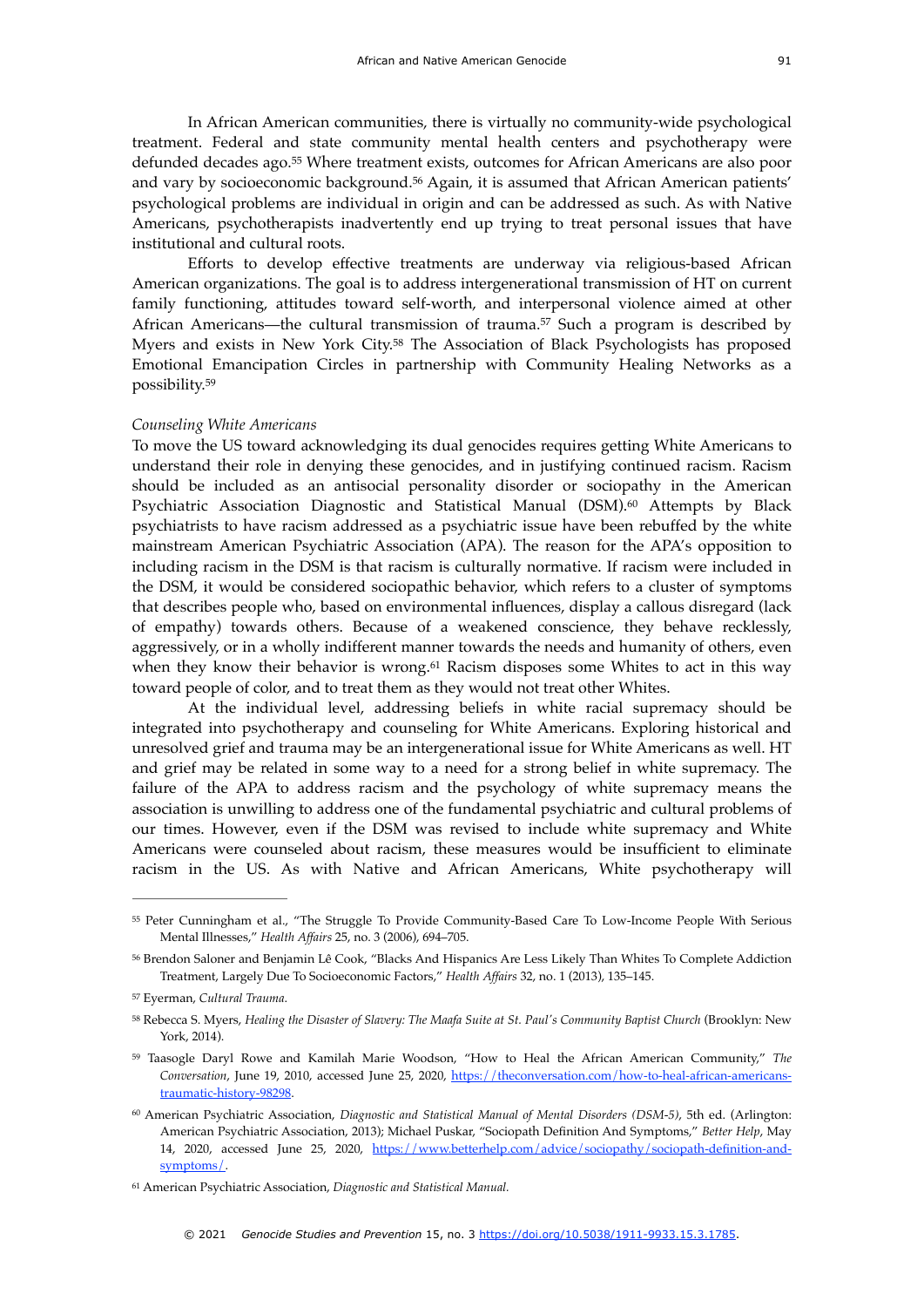inadvertently end up addressing the problems of institutional and cultural racism as problems of individual pathology.

#### **2. Addressing Institutional Racism**

<span id="page-11-7"></span>Effective change requires addressing institutional racism that consists of policies and practices which reinforce racial inequities in a nation's institutions—i.e., education, housing, government, employment, and religion. $62$  Direct and ongoing challenges to racist practices and policies by social and civil rights movements are essential. The civil rights movement of the 1950s and 1960s as well as Black Lives Matter today play these vital roles. A comparison between issues in two seminal reviews of race relations and inequality in American life between 1945 and 1989 showthe long-term progressive effects of civil rights efforts.<sup>[63](#page-11-1)</sup> Perhaps, the next review will show the effects of the Black Lives Matters movement.

<span id="page-11-10"></span><span id="page-11-9"></span><span id="page-11-8"></span>A strategically important institution with extraordinary potential to move the US toward acknowledging and then resolving its genocides and reducing racism are primary, secondary,and higher education. $64$  The American public needs to be educated about both the history of American genocides and the outcomes of these genocides in continued racism against Native and African Americans, and other people of color. A new UNESCO sponsored publication reviews how this is being done internationally with potential lessons for the US.[65](#page-11-3) Documentary films is another way to deploy such an education and have been a very effective educational medium for some time.<sup>[66](#page-11-4)</sup> Some programming already exists on issues related to African and Native American history and experiences. However, the variety and types of documentaries and feature programs need to be broadened. There is a need for documentary series on the transatlantic slave trade, slavery, and the genocide of Native peoples in the Western Hemisphere and the US.

<span id="page-11-12"></span><span id="page-11-11"></span>There is a particular recommendation regarding the teaching of the transatlantic slave trade and slavery that should apply to teaching about the genocide of Native peoples as well.<sup>[67](#page-11-5)</sup> Primary and secondary school teachers are not trained to teach these subjects, and if these subjects are taught improperly, racists could be emboldened, and African and Native American students humiliated. Care must be taken in presenting such material, interpreting it, in guiding student reactions to it and responding to parent questions and complaints.

#### **3. Reducing Cultural Racism**

<span id="page-11-13"></span>Attitudes, beliefs and values practiced over generations become part of the cultural fabric. In this way, racial inferiority and superiority (hierarchy) are the mental blueprints of expected outcomes regarding race—cultural racism.<sup>[68](#page-11-6)</sup> Without a simultaneous reduction in cultural racism, any progress in reducing institutional and individual racism will be eroded in time. The

<span id="page-11-0"></span><sup>&</sup>lt;sup>[62](#page-11-7)</sup> Shirley Jean Better, *Institutional Racism: A Primer on Theory and Strategies for Social Change* (Lanham: Rowman and Littlefield, 2008).

<span id="page-11-1"></span><sup>&</sup>lt;sup>[63](#page-11-8)</sup> Gerald D Jaynes and Robin M. Williams, Jr., *A Common Destiny: Blacks and American Society* (Washington: National Academies Press, 1990), Gunnar Myrdal, *An American Dilemma: The Negro Problem and Modern Democracy* (New York: Harper and Row, 1962).

<span id="page-11-2"></span><sup>&</sup>lt;sup>[64](#page-11-9)</sup> Louk Hagendoorn and Shervin Nekuee, eds., *Education and Racism: A Cross National Inventory of Positive Effects of Education on Ethnic Tolerance* (New York: Routledge, 2018);. Elizabeth Vera et al., "Education Interventions for Reducing Racism," in *The Cost of Racism for People of Color: Contextualizing Experiences of Discrimination*, ed. Alvin N. Alvarez et al. (American Psychological Association, 2016), 295–316.

<span id="page-11-3"></span>Paul E. Lovejoy and Benjamin P. Bowser, eds., *The Transatlantic Slave Trade and Slavery: New Directions in Teaching and* [65](#page-11-10) *Learning* (Trenton: Africa World Press, 2013); Wayne Journell, "An incomplete history: Representation of American Indians in State Social Studies Standards," *Journal of American Indian Education* 48, no. 2 (2009), 18–32.

<span id="page-11-4"></span><sup>&</sup>lt;sup>[66](#page-11-11)</sup> Roy P. Madsen, *The Impact of Film: How Ideas Are Communicated through Cinema and Television* (New York: Macmillan, 1973); Brian Winston et al., *The Act of Documenting: Documentary Film in the 21st Century* (London: Bloomsbury Publishing, 2018).

<span id="page-11-5"></span>Lovejoy and Bowser, *The Transatlantic Slave Trade*. [67](#page-11-12)

<span id="page-11-6"></span><sup>&</sup>lt;sup>[68](#page-11-13)</sup> James Morris Blaut, "The Theory of Cultural Racism," Antipode 24 no. 4 (1992), 289-299.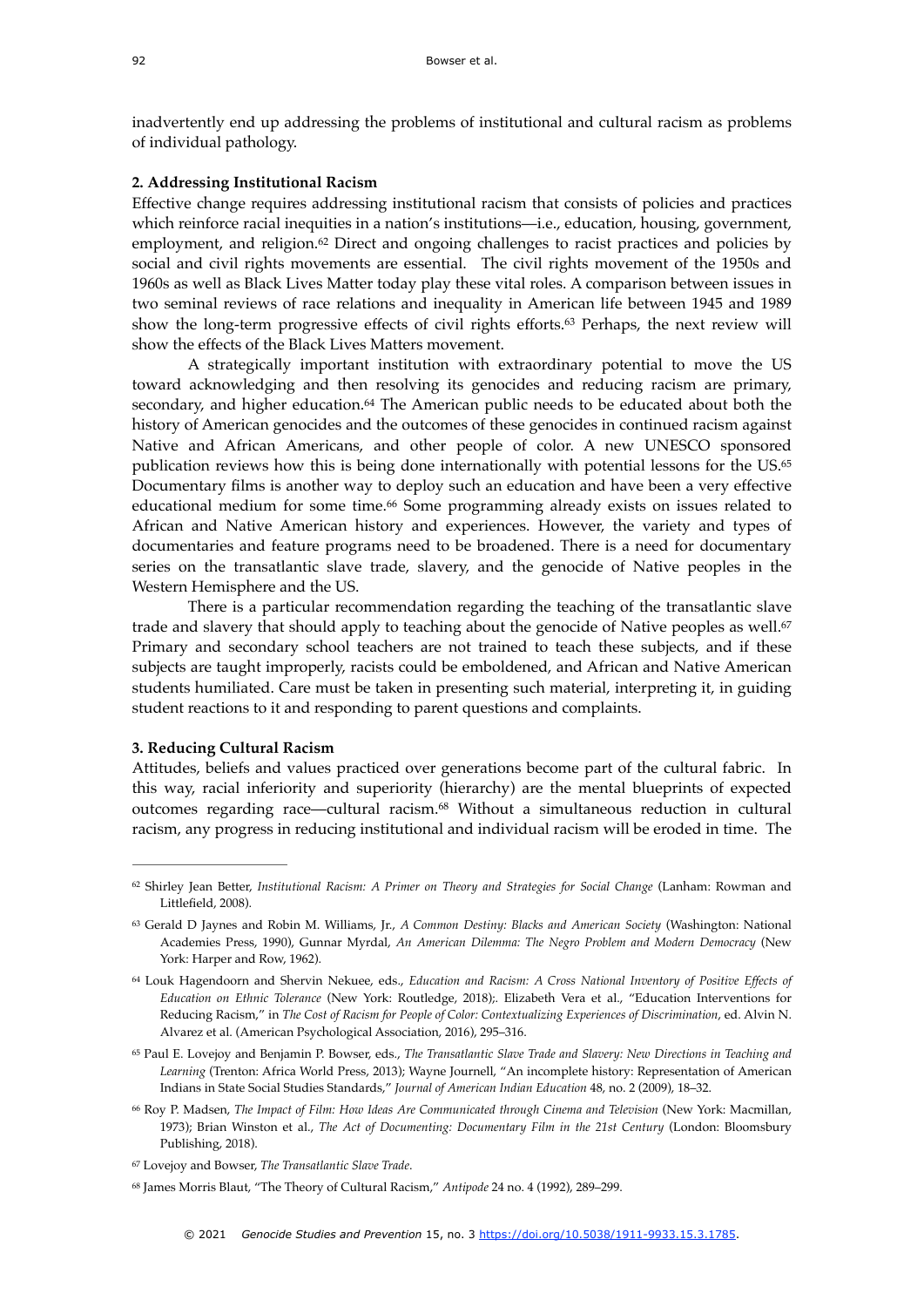<span id="page-12-2"></span>most serious challenge to cultural racism now comes from scholars and activist exploring whiteness. $69$  Cultural racism sits squarely in white identity and as that identity is questioned and transformed so is cultural racism. Through civil rights, social movements, education, and challenges to whiteness, constituencies will evolve open to addressing American genocides. These constituencies can then be the basis of support for more direct efforts toward genocide acknowledgment and reconciliation. Strategic groups and activities can lead to broadening public support for acknowledgment and reconciliation of the American genocides. The following is a proposal for such a strategic approach based upon intergroup contact theory.[70](#page-12-1)

#### <span id="page-12-3"></span>*A Local Approach Proposal*

Lobbying the Federal government to acknowledge the American genocides and to act toward reconciliation might seem the most direct and appropriate course of action. With support from a few Representatives and Senators, a law can be proposed and, if passed, can achieve such an acknowledgment of genocide. Indeed, there are hundreds of non-governmental organizations (law firms, policy institutes, and lobby groups) in and near Washington, D.C., that are responsible for virtually every bill passed in Congress and all the provisions within each bill. However, this top-down approach to social change is increasingly out of touch with emerging public discontent with Congress and government. Furthermore, a legislative approach to genocide reconciliation would be seen by many as just another way for high paid lobbyists to make money. In this setting, if a law was passed as the first action to acknowledge the American genocides and to reconcile the damage, it would generate strong opposition and have minimal effect. Most importantly, it would not result in genuine national reconciliation even if the law survived its opposition.

An approach that is more consistent with the historical origins of racism in the US is to start from the bottom up at the county and then state levels, building local bases before pushing for change at the federal level of government. It was at the state and county levels of government where slavery was practiced and where Native Americans were hunted down and killed. The opposition of congressional representatives and senators to acknowledge genocide and their failure to address institutional racism (and a host of other problems) comes from people in the counties and states they represent. It is no coincidence that the most effective civil rights activism during the 1960s took place precisely at the county and state levels in the Deep South. This is where slavery was practiced and where Jim Crow laws were passed to deny the equal rights of African Americans, and where state-sanctioned violence was meted out to those who sought change and to vote. Likewise, the most effective Indian rights activism took place in the Dakotas, where the Native American presence is the strongest and where the genocides that defined present-day Native oppression took place. If one negates or blunts racism at the local level, and it will deflate racism at the federal level.

In the US, a resource that can be used to facilitate change is now conveniently available. The 1850 and 1860 web-based historical census records provide the identity of slave owners by county within Southern States. There are court, deed, probate, and tax records dating back to the inception of these counties that provide records of property sales, sales of slaves, taxation, and the settlement of estates. From the 1870 census (the first census after the emancipation of slaves), it is also possible to identify former slaves and to link them to their former owners from the 1860 census. Then groups of related slaves and owners can be traced forward in time through census and county records to the present. There are also records of original Native lands, the names of first settlers, the division of lands, and who held land titles to the present. The descendants of Native people and settlers who cleared the land can also be linked. It is at

<span id="page-12-0"></span><sup>&</sup>lt;sup>[69](#page-12-2)</sup> David R. Roediger, *The Wages of Whiteness: Race and the Making of the American Working Class* (London: Verso, 2007); Paula S. Rothenberg, ed., *White Privilege: Essential Readings on the Other Side of Racism* (New York: Worth Publishers, 2016).

<span id="page-12-1"></span>Thomas F. Pettigrew et al., "Recent Advances in Intergroup Contact Theory," *International Journal of Intercultural* [70](#page-12-3) *Relations* 35 (2011), 271–280.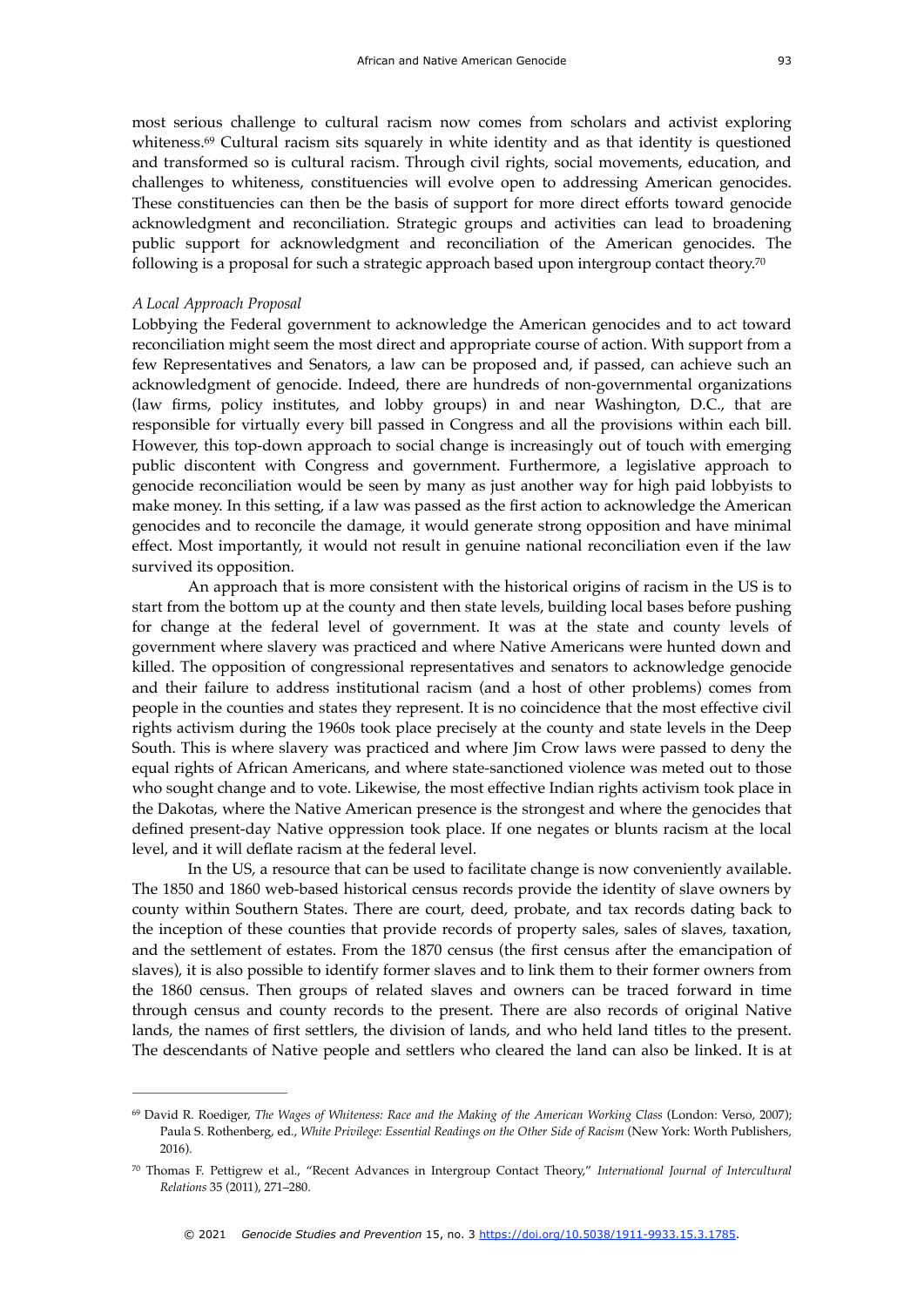this county level where we propose that genocide acknowledgment and reconciliation can begin. It is historically inaccurate and problematic to treat all African Americans and all Native Americans as an injured class and all White Americans as having perpetuated slavery. Not everyone who identifies today as African and Native Americans are descendants of the American genocides, and the majority of White Americans are descendants of immigrants who were not slave masters and arrived after slavery ended.

#### *Peer-to-Peer Resolution*

By working at the county level, we go directly and precisely to the heart of the denial of genocide, denial of responsibility for it, and shame and denial of slavery and Native American extermination. Bring the descendants of slave owners and settlers together with the descendants of enslaved Africans and Native people. These encounters can begin with two or three members of both sides. In a series of initial meetings, they can learn about one another, exchange information, learn about the history and circumstances that connect them and begin to address their interrelated strengths, denials, and family secrets. As dual-side leaders emerge, and as cross-group relationships develop, more family members on both sides can be encouraged to participate. If these encounters do not begin on-site where slavery was conducted, or where Native people were driven from the land, they should eventually gather there. Family members who have knowledge of their histories are ideal facilitators of these encounters. In cases where there are insufficient family knowledge and leaders to conduct such meetings, non-family facilitators will be necessary.

County-level slave-master or Native-settler pairs that work together have the potential to come to terms with their histories and devise appropriate contemporary responses that can lead to reconciliation. As of 2016, there are 3007 counties in the US and as many historical variations in slavery and Native genocide that could only be addressed accurately where these histories took place and among direct descendants. A few successful encounters and county truth and reconciliations can then serve as models and examples of authentic acknowledgment and reconciliation, which will encourage more dual-descendant encounters. A precedent already exists to such a process and is underway for a famous American family. Some descendants of the third President of the US, Thomas Jefferson, who drafted the US Constitution, agreed to DNA testing, and then acknowledged the descendants of Sally Hemming, the slave with whom Jefferson had a parallel, hidden, and slave family.<sup>[71](#page-13-0)</sup> Descendants of both lineages have met several times at the historic Jefferson estate, Monticello. This beginning could evolve into a more in-depth truth and reconciliation process for the Jefferson descendants. No one is keeping track of similar master-slave descendant gathering such as one that occurred recently in Prospect Hill, Mississippi.<sup>[72](#page-13-1)</sup> It is too early to know if such gatherings are effective reconciliation steps, since they are just starting.

<span id="page-13-3"></span><span id="page-13-2"></span>If a critical mass of descendant encounters and shared relations evolve, state reconciliation associations can form to advocate for acknowledgment and reconciliation of the American genocides from the broader public. If the descendants of slave masters, enslaved Africans, settlers, and Native people can come together and confront racism, their histories, traumas, and guilt, why cannot the rest of the American public? This would be an excellent project for targeted private foundation support to increase the numbers of encounters and truth and reconciliations, to develop facilitators, and to show best practices in forming and facilitating such descendant gatherings. At some point, with enough experience, expertise, support, a national acknowledgment, and reconciliation of genocide will be feasible at the federal level.

<span id="page-13-0"></span>Byron W. Woodson Sr., *A President in the Family: Thomas Jefferson, Sally Hemings, and Thomas Woodson* (Westport: [71](#page-13-2) Praeger, 2001).

<span id="page-13-1"></span>Alan Huffman, "'This is Surreal:' Descendants of Slaves and Slaveowners Meet on US Plantation," *The Guardian*, [72](#page-13-3) November 16 2017, accessed June 25, 2020, [https://www.theguardian.com/us-news/2017/nov/16/us-slavery](https://www.theguardian.com/us-news/2017/nov/16/us-slavery-descendants-plantation-mississippi)[descendants-plantation-mississippi](https://www.theguardian.com/us-news/2017/nov/16/us-slavery-descendants-plantation-mississippi).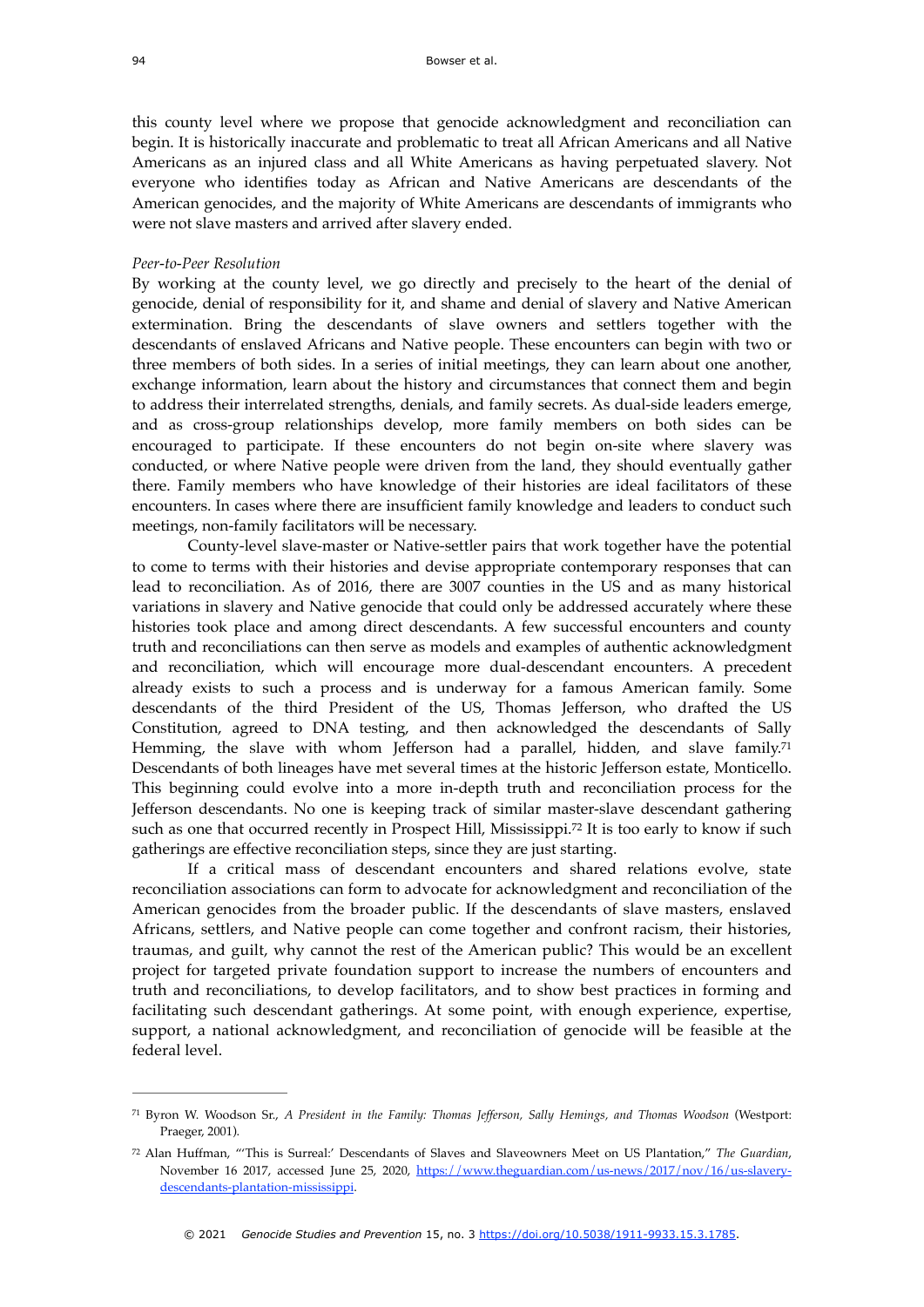#### *Reflection on Reparations*

<span id="page-14-4"></span><span id="page-14-3"></span>Finally, local slavery and native genocide encounters can cut through another contentious issue, reparations.<sup>[73](#page-14-0)</sup> Arguments for financial compensation to individuals from the federal government have been made elsewhere[.](#page-14-1)<sup>[74](#page-14-1)</sup> Another consideration is that local reconciliations can narrowly focus who should receive reparations, and what they should receive. It is imprecise that all African and all Native Americans should receive the same reparation and that all European Americans are equally liable. It is also problematic that the federal government is the only governmental unit held responsible, while the direct involvement of state and municipal governments in propagating slavery and Native genocide is ignored. Reparations could be refined and based on precise assessments of who did exactly what to whom. One does not have to look deeply into the history of slavery and Native elimination to realize that all enslaved Africans and Native peoples were not oppressed and traumatized in the same way and to the same degree. Current notions of reparation do not consider that our knowledge about slavery is based primarily on large plantation slavery while, at least in North Carolina, most slaves labored on small farms about which we still know very little.<sup>[75](#page-14-2)</sup> The elimination of Western plains' Indians took place in a relatively short time frame and was not nearly as thorough as that of Eastern Indians whose struggle started two hundred years earlier and who were subjected to the Trail of Tears.

<span id="page-14-5"></span>Through local descendant reconciliation and healing, the descendants of perpetrators and victims can work out what would be the most appropriate reparation. Then reparations can be based upon their reconciliation and healing rather than some forced, imprecise, and imposed formula. Without direct descendants involved, reparations may neither fairly compensate the propriate descendants of victims nor have the descendants of those who committed genocide acknowledge their fore parents' actions. However, there is a critical pre-condition to any reparations that has not yet been met. The genocide of slavery and the elimination of Native people has not ended. Racism is the legacy of both genocides and must still to be confronted and dealt with. The cost of reparations is still mounting.

#### **Summary and Conclusion**

Slavery were acts of genocide, as was the elimination of Native peoples in the US. Both genocides meet Raphaël Lemkin and other social scientists' definitions of genocide. If pursued legally, both histories might also fulfill the UN Convention on Genocide's definition. However, a unique feature of both genocides is not addressed in any of the current genocide definitions. That is: Neither genocide ended. Slavery and the murder of Native people have been outlawed, yet the psychology and cultural basis for both genocides continue. After centuries, the belief in white racial supremacy (racism) has become embedded in American culture.

Acknowledging US genocides would mean accepting the psychological and cultural damage done to African and Native Americans. It would also mean that the nation must acknowledging the tolls that continuing racism is taking on both and has an obligation to do something about it. Healing individual African and Native Americans is possible. Counseling and various psychological therapies can work, providing that historical trauma and grief are dealt with in their communities as well. African and Native Americans' psychological problems have origins in culture and history rather than just in personality and individual experiences. However, for individual healing, one must learn to deal effectively with ongoing racism. Ultimately, lasting reconciliation of the American genocides will require lessening both institutional and cultural racisms. Such an effort should be undertaken best at the county and state levels rather than at the federal. If a few descendants of slaves and slave owners and Native Americans and the settlers met and eventually reconciled, it would be a powerful

<span id="page-14-0"></span>Randall Robinson, *The Debt: What America Owes to Blacks Paperback* (New York: Penguin Putnam, 2001). [73](#page-14-3)

<span id="page-14-1"></span>Rashawn Ray and Andre M. Perry, "Why We Need Reparations for Black Americans," *Policy 2020, Brookings Institute* [74](#page-14-4) (Washington, D.C.: Brookings, 2020).

<span id="page-14-2"></span><sup>&</sup>lt;sup>[75](#page-14-5)</sup> Herbert G. Gutman, *The Black Family in Slavery and Freedom*, 1750–1925 (New York: Vintage Books, 1976).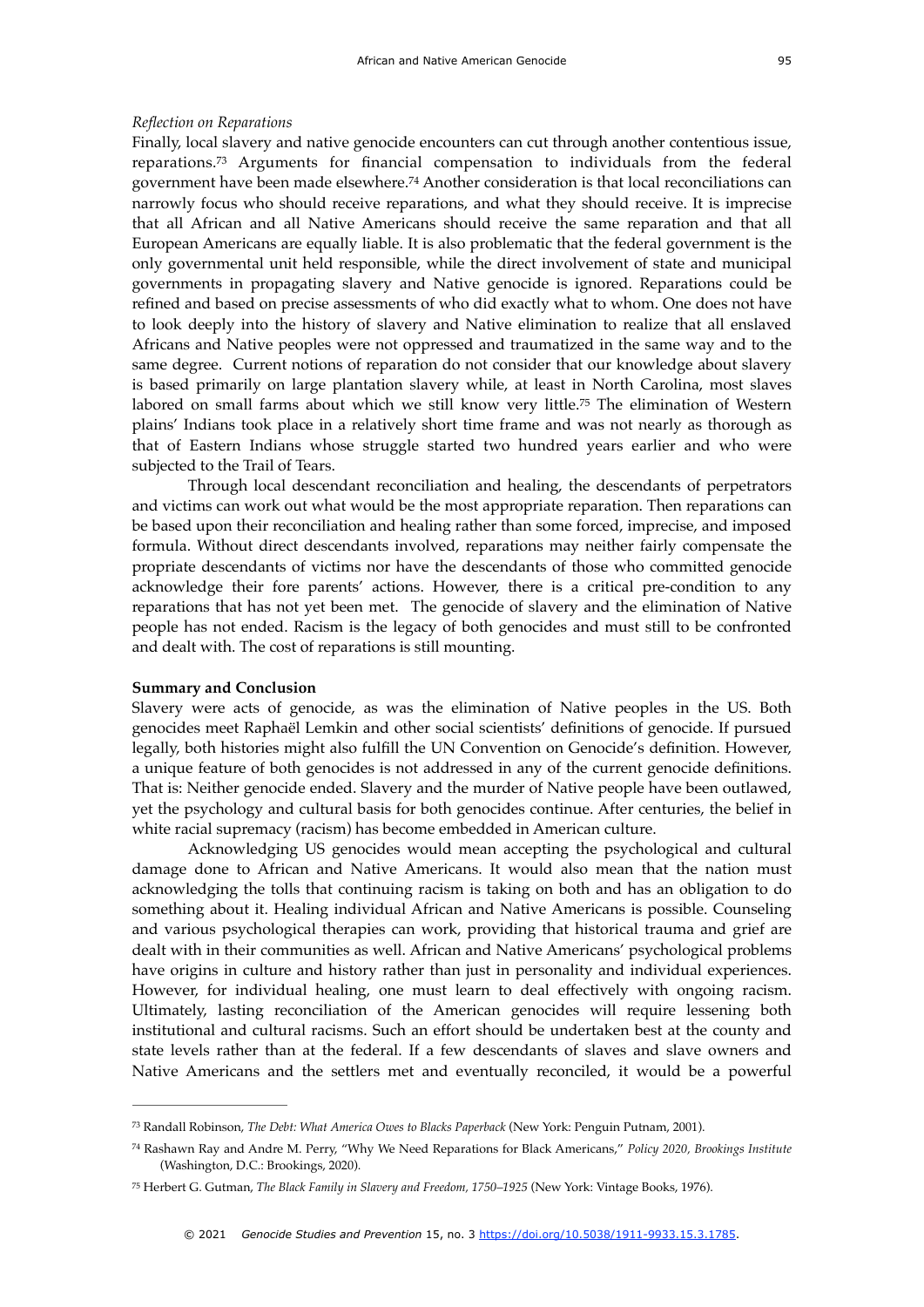contradiction of cultural racism. It would also negate continued justifications of racism among Americans whose fore parents played no direct role in either genocide, but who unwittingly defend racism.

A lesson learned from World War II is that unacknowledged and unreconciled genocides are sources of future national and international conflicts and genocides. If this lesson is ignored, then unresolved genocides against enslaved Africans and Native people in the US are one of the most important unfinished businesses of the UN Convention on Genocide. The US is not exempt from the necessity to confront its genocidal history.

#### **Bibliography**

- Adams, David Wallace. *Education for Extinction: American Indians and the Boarding School Experience, 1875–1928.* Lawrence: University Press of Kansas, 1995.
- Allen, Theodore W. *The Invention of the White Race.* London: Verso, 1994.
- Alvarez, Alex. *Native America and the Question of Genocide.* Lanham: Rowman and Littlefield, 2014.
- American Anthropological Association. "AAA Statement on Race." *American Association of Physical Anthropologists* 101 (1996), 569–570.
- American Psychiatric Association. *Diagnostic and Statistical Manual of Mental Disorders,* 5th ed*.* Arlington: American Psychiatric Association, 2013.
- Anderson, Gary Clayton. *Ethnic Cleansing and the Indian: The Crime That Should Haunt America.* Norman: University of Oklahoma Press, 2014.
- Aydin, Devrin. "The Interpretation of Genocidal Intent under the Genocide Convention and the Jurisprudence of International Courts." *The Journal of Criminal Law* 78, no. 5 (2014), 423– 441.
- Better, Shirley Jean. *Institutional Racism: A Primer on Theory and Strategies for Social Change*. Lanham: Rowman and Littlefield, 2008.
- Blaut, James Morris. "The Theory of Cultural Racism." *Antipode* 24, no. 4 (1992), 289–299.
- Borrell, Luisa N., David R. Jacobs, David R. Williams, Mark J. Pletcher, Thomas K. Houston, and Catarina I. Kiefe. "Self-Reported Racial Discrimination and Substance Use in the Coronary Artery Risk Development in Adults Study." *American Journal of Epidemiology*  166, no. 9 (2007), 1068–1079.
- Bowser, Benjamin P. "An Exploration of the Psychological Legacy of Slavery: Case of the U.S." In *The Psychological Legacy of Slavery in the Western Hemisphere*, edited by Benjamin P. Bowser and Aimé Charles-Nicolas, 140–160. Jefferson: McFarland Publishing, 2021.
- ----------. *Gangster Rap and Its Social Cost: Exploiting Hip Hop and Using Racial Stereotypes to Entertain America.* Amherst: Cambria Press, 2012.
- Brave Heart, Maria Yellow Horse, Josephine Chase, Jennifer Elkins, and Deborah B. Altschul. "Historical Trauma among Indigenous Peoples of the Americas: Concepts, Research, and Clinical Considerations." *Journal of Psychoactive Drugs* 43, no. 4 (2011), 282–290.
- Breeden, James O., ed. *Advice Among Masters: The Ideal in Slave Management in the Old South*. Westport: Greenwood Press, 1980.
- Carliner, Hannah, Erin Delker, David S. Fink, Katherine M. Keyes, and Daborah. S. Hasin. "Racial Discrimination, Socioeconomic Position, and Illicit Drug Use Among Us Blacks." *Social Psychiatry & Psychiatric Epidemiology* 51, no. 4 (2016), 551–560.
- Carmichael, Stokely and Charles Hamilton. *Black Power: The Politics of Liberation in America.* New York: Random House, 1967.
- Carter, Judy, George Irani, and Vamik Volkan, eds. *Regional and Ethnic Conflicts: Perspectives from the Front Lines.* New York: Routledge, 2008.
- Charles-Nicolas, Aimé. "A Psychiatric Look at the Legacy of Slavery." In *The Psychological Legacy of Slavery in the Western Hemisphere*, edited by Benjamin Bowser and Aimé Charles-Nicolas, 98–116. Jefferson: McFarland Publishers, 2021.
- Churchill, Ward. *A Little Matter of Genocide: Holocaust and Denial in the Americas 1492 to the Present.* San Francisco: City Lights Books, 1997.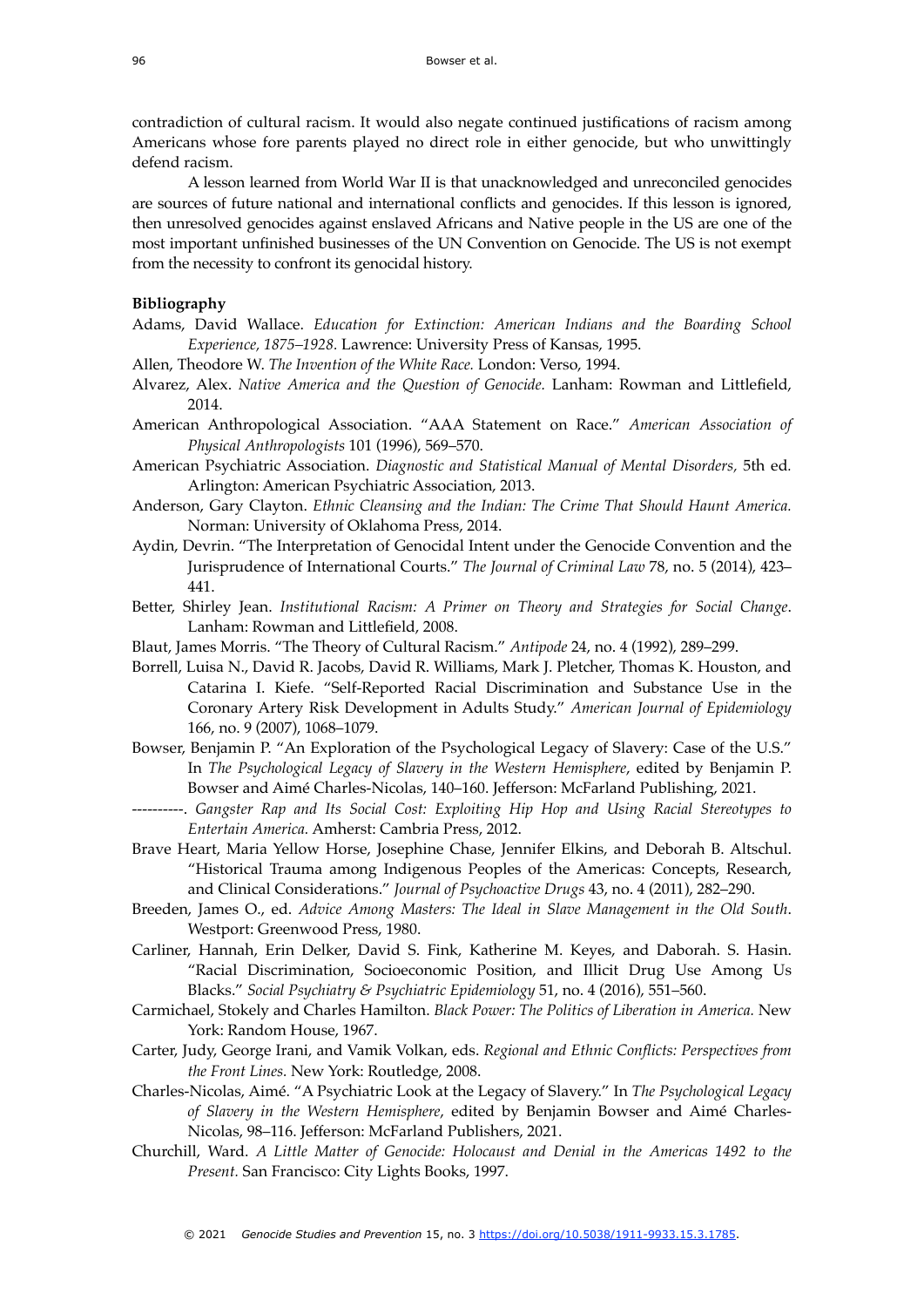- Clark, Trenette T. "Perceived Discrimination, Depressive Symptoms, and Substance Use in Young Adulthood." *Addictive Behaviors* 39, no. 6 (June 2014), 1021–1025.
- Coates, Julia. *Trail of Tears.* Santa Barbara: Greenwood, 2014.
- Collins, Bennett and Alison Watson. "Examining the Potential for an American Truth and Reconciliation Commission." *Carnegie Ethics Online Monthly Column,* February 5, 2015. Accessed January 4, 2020. [https://www.carnegiecouncil.org/publications/](https://www.carnegiecouncil.org/publications/ethics_online/0102) [ethics\\_online/0102](https://www.carnegiecouncil.org/publications/ethics_online/0102).
- Cook, Noble David. *Born to Die Disease and New World Conquest, 1492–1650.* New York: Cambridge University Press, 1998.
- Cunningham, Peter, Kelly McKenzie, and Erin Fries Taylor. "The Struggle to Provide Community-Based Care to Low-Income People with Serious Mental Illnesses." *Health Affairs* 25, no. 3 (2006), 694–705.
- DeGruy Leary, Joy. P*ost Traumatic Slave Syndrome: America's Legacy of Enduring Injury and Healing.* Milwaukie, Oregon: Uptone Press, 2005.
- Drake, St. Clair. *Black Folk Here and There.* Los Angeles: Center for Afro-American Studies, UCLA, 1987.
- Duran, Eduardo, Bonnie Duran, Maria Yellow Horse Brave Heart, and Susan Yellow Horse-Davis. "Healing the American Indian Soul Wound." In *International Handbook of Multigenerational Legacies of Trauma*, edited by Yael Danieli, 341–354. New York: Plenum Press, 1998.
- Duran, Eduardo and Bonnie Duran. *Native American Postcolonial Psychology.* Albany: State University of New York Press, 1995.
- Eyerman, Ron. *Cultural Trauma: Slavery and the Formation of African American Identity.* Cambridge: Cambridge University Press, 2001.
- Gameon, Julie. A. and Monica C. Skewes. "A Systematic Review of Trauma Interventions in Native Communities." *American Journal of Community Psychology* 65, no. 1–2 (2019), 223–241.
- Gibbons, Frederick X., Hsui-Chen Yeh, Meg Gerrard, Michael J. Cleveland, Carolyn Cutrona, Ronald L. Simons, and Gene H. Brody. "Early Experience with Racial Discrimination and Conduct Disorder as Predictors of Subsequent Drug Use: A Critical Period Hypothesis." *Drug and Alcohol Dependency* 88 Suppl. 1 (2007), S27–S37.
- Gone, Joseph P. "A Community-Based Treatment for Native American Historical Trauma: Prospects for Evidence-Based Practice." *Journal of Consulting and Clinical Psychology* 77, no. 4 (2009), 751–762.
- ----------. "Reconsidering American Indian Historical Trauma: Lessons from an Early Gros Ventre War Narrative." *Transcultural Psychiatry* 51, no. 3 (2014), 387–406.
- Gutman, Herbert G. *The Black Family in Slavery and Freedom, 1750–1925*. New York: Vintage Books, 1976.
- Hagendoorn, Louk and Shervin Nekuee, eds. *Education and Racism: A Cross National Inventory of Positive Effects of Education on Ethnic Tolerance*. New York: Routledge, 2018.
- Henry, Joseph. *A Statement of Facts Respecting the Condition and Treatment of Slaves in the City of Vicksburgh and Its Vicinity, in the State of Mississippi, in 1838 and 1839*. Washington, D.C.: Library of Congress, 1839.
- Huffman, Alan. "'This Is Surreal:' Descendants of Slaves and Slaveowners Meet on Us Plantation." *The Guardian*, November 16 2017. Accessed June 25, 2020. [https://](https://www.theguardian.com/us-news/2017/nov/16/us-slavery-descendants-plantation-mississippi) [www.theguardian.com/us-news/2017/nov/16/us-slavery-descendants-plantation](https://www.theguardian.com/us-news/2017/nov/16/us-slavery-descendants-plantation-mississippi)[mississippi](https://www.theguardian.com/us-news/2017/nov/16/us-slavery-descendants-plantation-mississippi).
- Jaynes, Gerald D. and Robin M. Williams, Jr. *A Common Destiny: Blacks and American Society*. Washington, D.C.: National Academies Press, 1990.
- Jonathan, Metzl M. *Dying of Whiteness: How the Politics of Racial Resentment Is Killing America's Heartland.* New York: Basic Books, 2019.
- Jordan, Winthrop D. *White over Black: American Attitudes toward the Negro, 1550–1812,* 2nd ed. Chapel Hill: The University of North Carolina Press, 1968.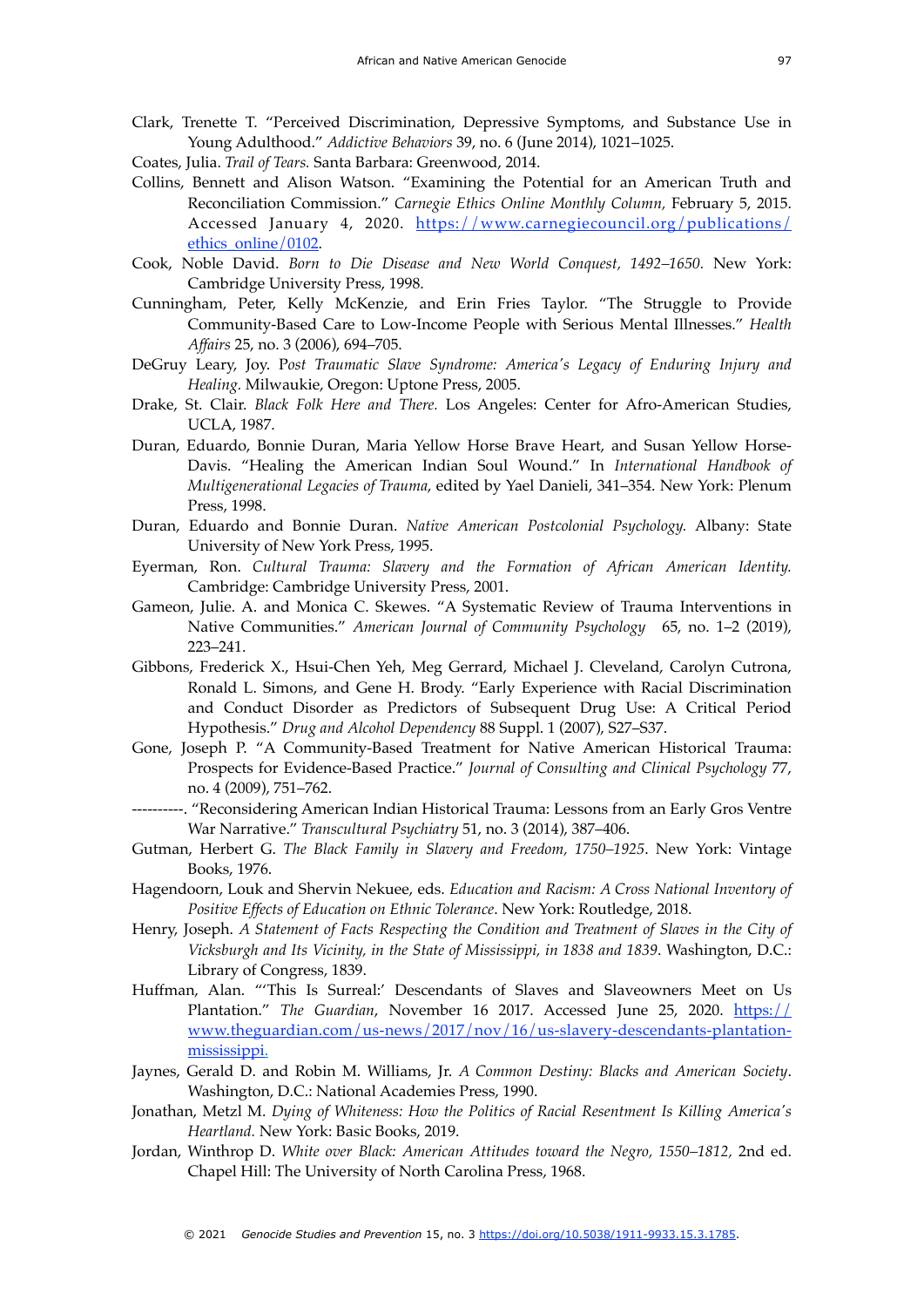- Journal of Genocide Research. "Three Responses to 'Can There Be Genocide without the Intent to Commit Genocide?.'" *Journal of Genocide Research* 10, no. 1 (2008), 111–133.
- Journell, Wayne. "An Incomplete History: Representation of American Indians in State Social Studies Standards." *Journal of American Indian Education* 48, no. 2 (2009), 18–32.
- Koenig, Alexa, and Jonathan Stein. "Federalism and the State Recognition of Native American Tribes: A Survey of State-Recognized Tribes and State Recognition Processes across the United States." *Santa Clara Law Review* 48, no. 1 (2007), 79–153.
- Lovejoy, Paul E. and Benjamin P. Bowser, eds. *The Transatlantic Slave Trade and Slavery: New Directions in Teaching and Learning*. Trenton: Africa World Press, 2013.
- Madsen, Roy P. *The Impact of Film: How Ideas Are Communicated through Cinema and Television*. New York: Macmillan, 1973.
- Metzger, Isha W., Temilola Salami, Sierra Carter, Colleen Halliday-Boykins, Riana Elyse Anderson, Maryam M. Jernigan, and Tiarney Ritchwood. "African American Emerging Adults' Experiences with Racial Discrimination and Drinking Habits: The Moderating Roles of Perceived Stress." *Cultural Diversity in Ethnic Minority Psychology* 24, no. 4 (2018), 489–497.
- Mieder, Wolfgang. "'The Only Good Indian Is a Dead Indian:' History and Meaning of a Proverbial Stereotype." *The Journal of American Folklore* 106, no. 419 (1993), 38–60.
- Miller, Mark Edwin. *Forgotten Tribes: Unrecognized Indians and the Federal Acknowledgment Process.* Lincoln: University of Nebraska Press, 2004.
- Myers, Rebecca S. *Healing the Disaster of Slavery: The Maafa Suite at St. Paul's Community Baptist Church.* Brooklyn, New York, 2014.
- Myrdal, Gunnar. *An American Dilemma: The Negro Problem and Modern Democracy*. New York: Harper and Row, 1962.
- Patterson, William, ed. *We Charge Genocide: The Crime of Government against the Negro People*. New York: International Publishers, 1970.
- Pettigrew, Thomas F., Linda R. Tropp, Ulrich Wagner, and Oliver Christ. "Recent Advances in Intergroup Contact Theory." *International Journal of Intercultural Relations* 35 (2011), 271– 280.
- Puskar, Michael. "Sociopath Definition And Symptoms." *Better Help,* May 14, 2020. Accessed [June 25, 2020. https://www.betterhelp.com/advice/sociopathy/sociopath-definition](https://www.betterhelp.com/advice/sociopathy/sociopath-definition-and-symptoms/)[and-symptoms/.](https://www.betterhelp.com/advice/sociopathy/sociopath-definition-and-symptoms/)
- Ray, Rashawn and Andre M. Perry. "Why We Need Reparations for Black Americans." *Policy 2020, Brookings Institute*. Washington, D.C.: Brookings, 2020.
- Rickert, Levi. "US Presidents in their own words concerning American Indians." *Native News Online*[, February 15, 2021. Accessed June 3, 2021. https://nativenewsonline.net/](https://nativenewsonline.net/currents/us-presidents-in-their-own-words-concerning-american-indians) [currents/us-presidents-in-their-own-words-concerning-american-indians.](https://nativenewsonline.net/currents/us-presidents-in-their-own-words-concerning-american-indians)
- Robinson, Randall. *The Debt: What America Owes to Blacks Paperback*. New York: Penguin Putnam, 2001.
- Roediger, David R. *The Wages of Whiteness: Race and the Making of the American Working Class*. London: Verso, 2007.
- Rothenberg, Paula S., ed. *White Privilege: Essential Readings on the Other Side of Racism*. New York: Worth Publishers, 2016.
- Rowe, Taasogle Daryl and Kamilah Marie Woodson. "How to Heal the African American Community*.*" *The Conversation*, June 19, 2010. Accessed June 25, 2020. [https://](https://theconversation.com/how-to-heal-african-americans-traumatic-history-98298) [theconversation.com/how-to-heal-african-americans-traumatic-history-98298](https://theconversation.com/how-to-heal-african-americans-traumatic-history-98298).
- Saleem, Farzana T., Riana Elyse Anderson, and Monnica T. Williams. "Addressing the 'Myth' of Racial Trauma: Developmental and Ecological Considerations for Youth of Color." *Clinical Child and Family Psychology Review* 23, no. 1 (2020), 1–14.
- Saloner, Brendon and Benjamin Lê Cook. "Blacks and Hispanics Are Less Likely Than Whites to Complete Addiction Treatment, Largely Due to Socioeconomic Factors." *Health Affairs*  32, no. 1 (2013), 135–145.